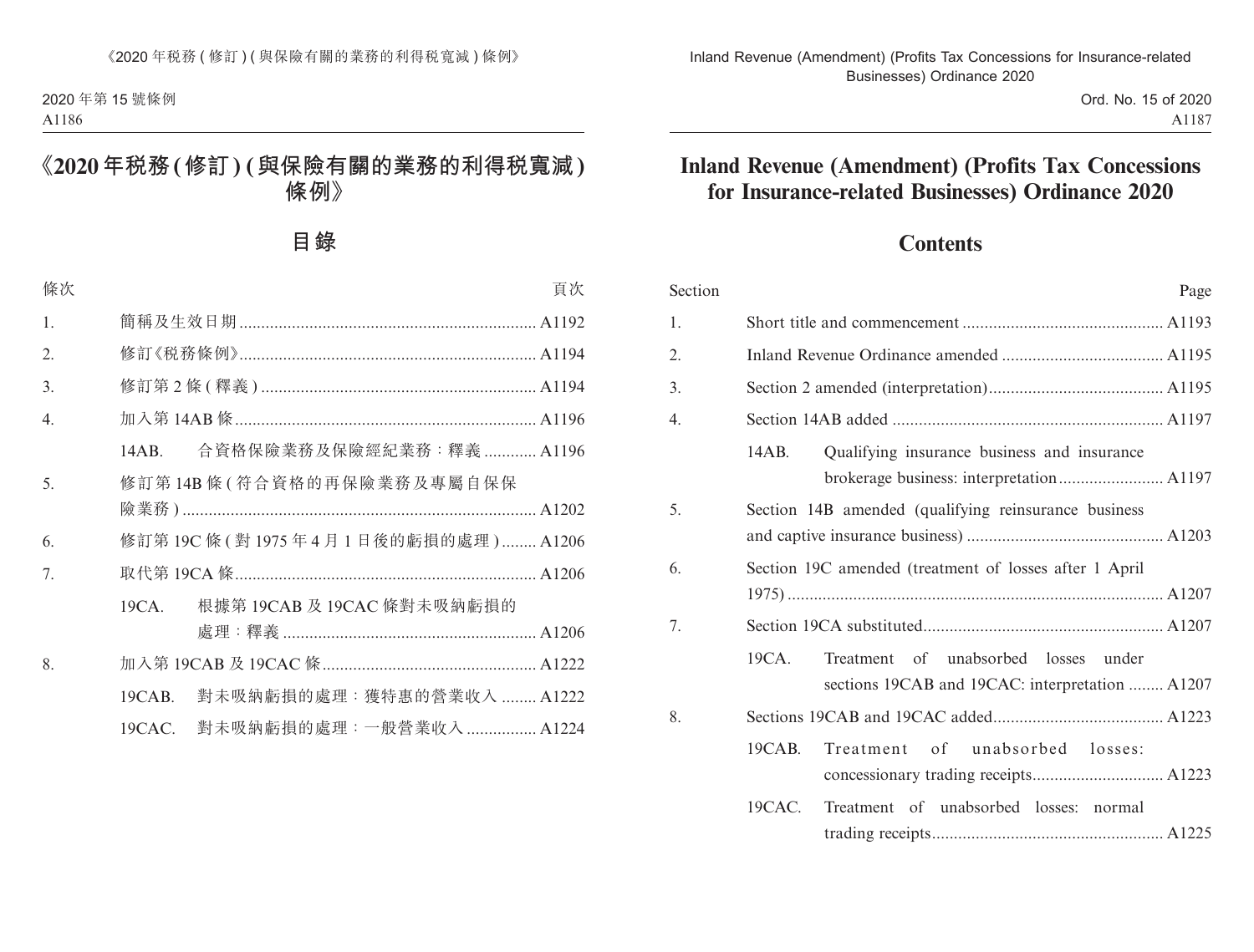| Section |         | Page                                                  |
|---------|---------|-------------------------------------------------------|
| 9.      |         | Section 19CB amended (set off: concessionary trading  |
|         |         |                                                       |
| 10.     |         |                                                       |
|         | $23A$ . | Ascertainment of assessable profits: non-life         |
|         |         |                                                       |
| 11.     |         |                                                       |
|         | 23AA.   |                                                       |
| 12.     |         |                                                       |
|         | 23AB.   | Ascertainment of assessable profits: general          |
|         |         | reinsurance business or specified general             |
|         |         | insurance business of specified insurer A1237         |
|         | 23AC.   | Ascertainment of assessable profits under             |
|         |         | section 23AB: Commissioner's powers to                |
|         |         |                                                       |
| 13.     |         | Section 26AB amended (threshold requirements relating |
|         |         |                                                       |
| 14.     |         | Section 63H amended (amount of provisional profits    |
|         |         |                                                       |
| 15.     |         |                                                       |
| 16.     |         |                                                       |
| 17.     |         |                                                       |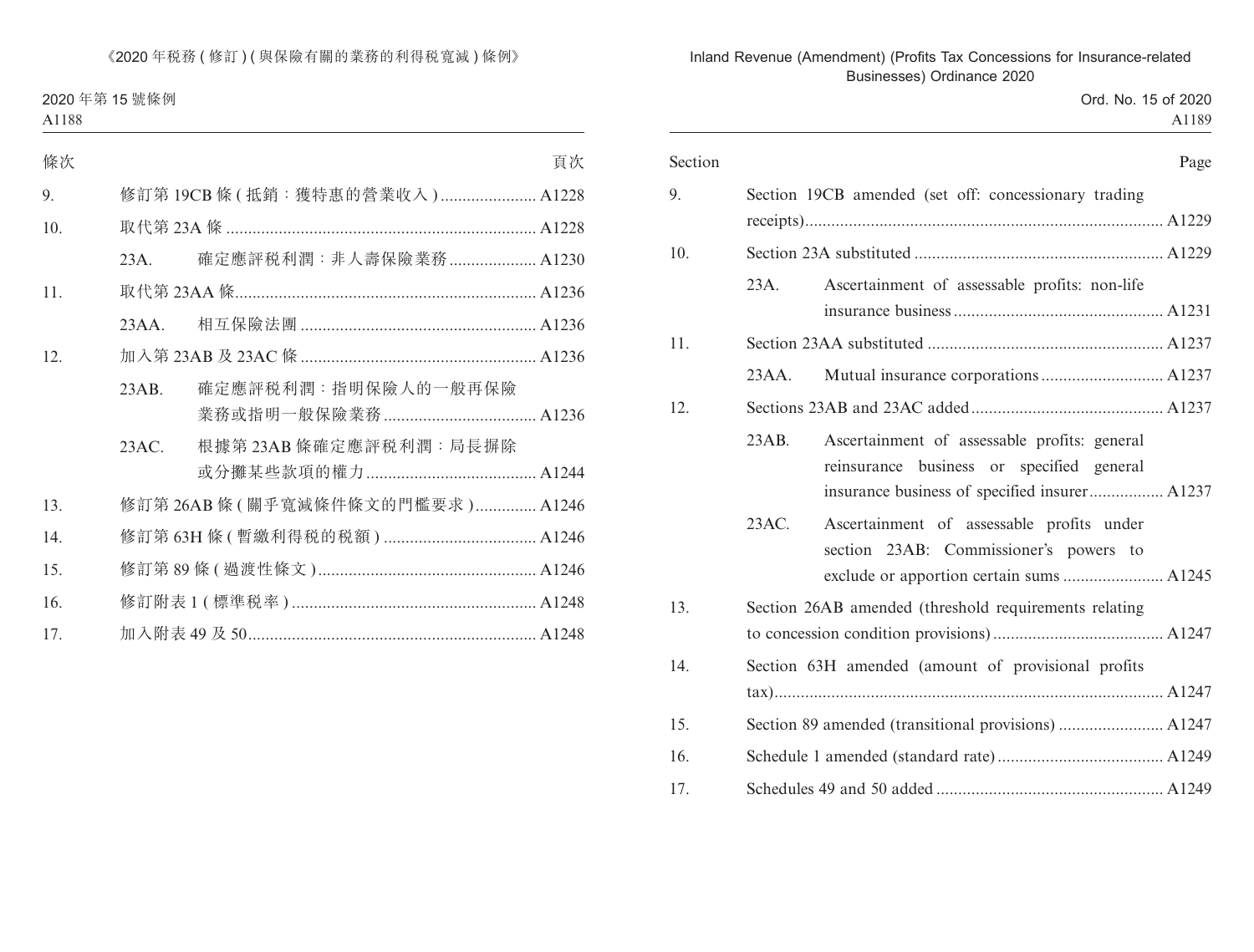Ord. No. 15 of 2020 A1191

|          | Schedule 49 | Specified Risks and Liabilities for<br>Definition of <i>Specified General Insurance</i>                     |
|----------|-------------|-------------------------------------------------------------------------------------------------------------|
|          |             |                                                                                                             |
|          | Schedule 50 | Transitional Provisions for Inland<br>Revenue (Amendment) (Profits Tax<br>Concessions for Insurance-related |
|          |             |                                                                                                             |
| Schedule |             | Addition of Division and Subdivision Headings to                                                            |
|          |             |                                                                                                             |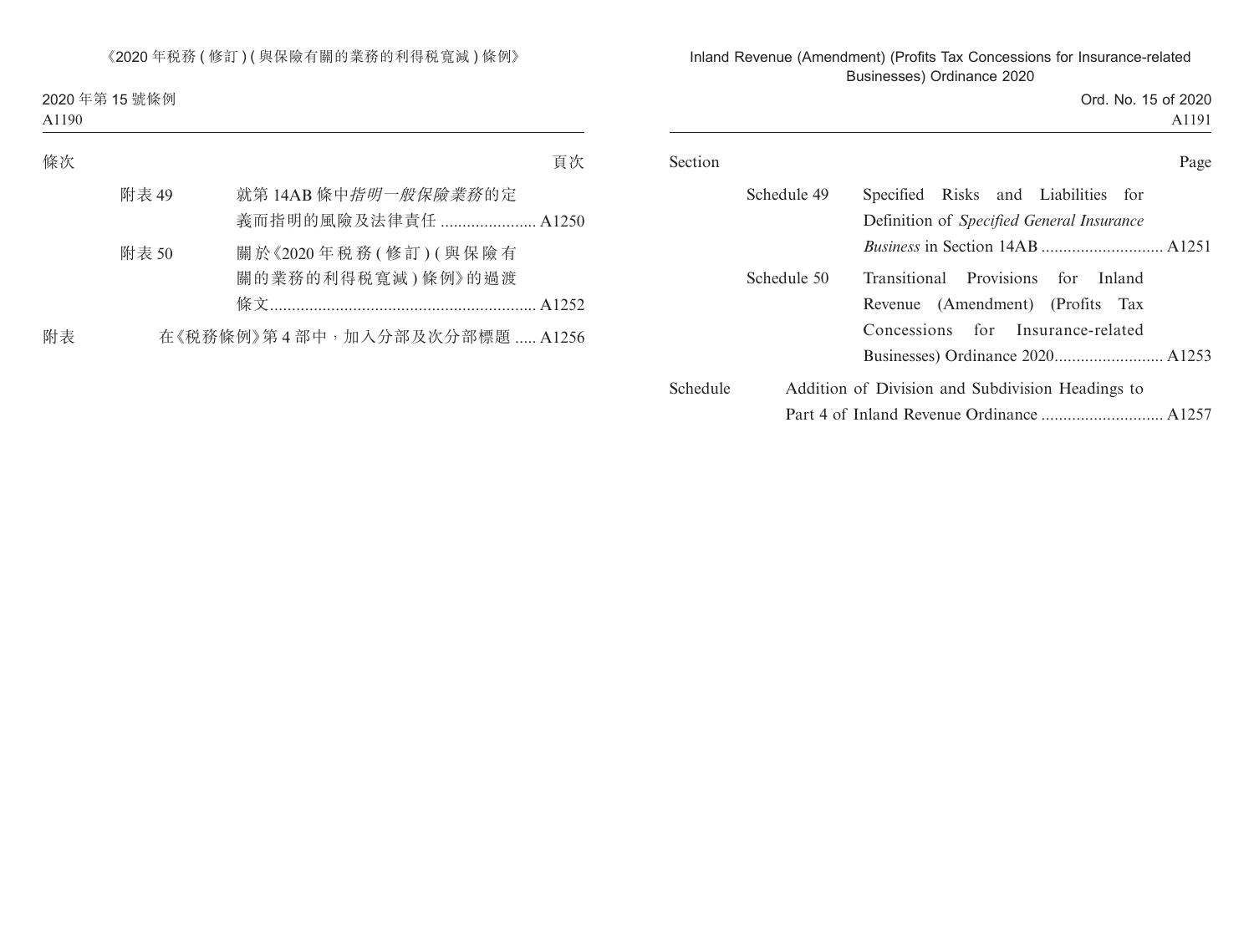Section 1

Ord. No. 15 of 2020 A1193

### **HONG KONG SPECIAL ADMINISTRATIVE REGION**

### ORDINANCE NO. 15 OF 2020



Carrie LAM Chief Executive 23 July 2020

An Ordinance to amend the Inland Revenue Ordinance to provide for profits tax concessions for general reinsurance business and certain types of general insurance business of direct insurers and certain types of insurance brokerage business of licensed insurance broker companies; to correct a cross-reference in section 63H(1D) of the Ordinance; to make technical drafting amendments (including reorganizing Part 4 of the Ordinance into Divisions and Subdivisions with headings); and to provide for related matters.

 $[$   $]$ 

Enacted by the Legislative Council.

### **1. Short title and commencement**

- (1) This Ordinance may be cited as the Inland Revenue (Amendment) (Profits Tax Concessions for Insurancerelated Businesses) Ordinance 2020.
- (2) This Ordinance comes into operation on a day to be appointed by the Secretary for Financial Services and the Treasury by notice published in the Gazette.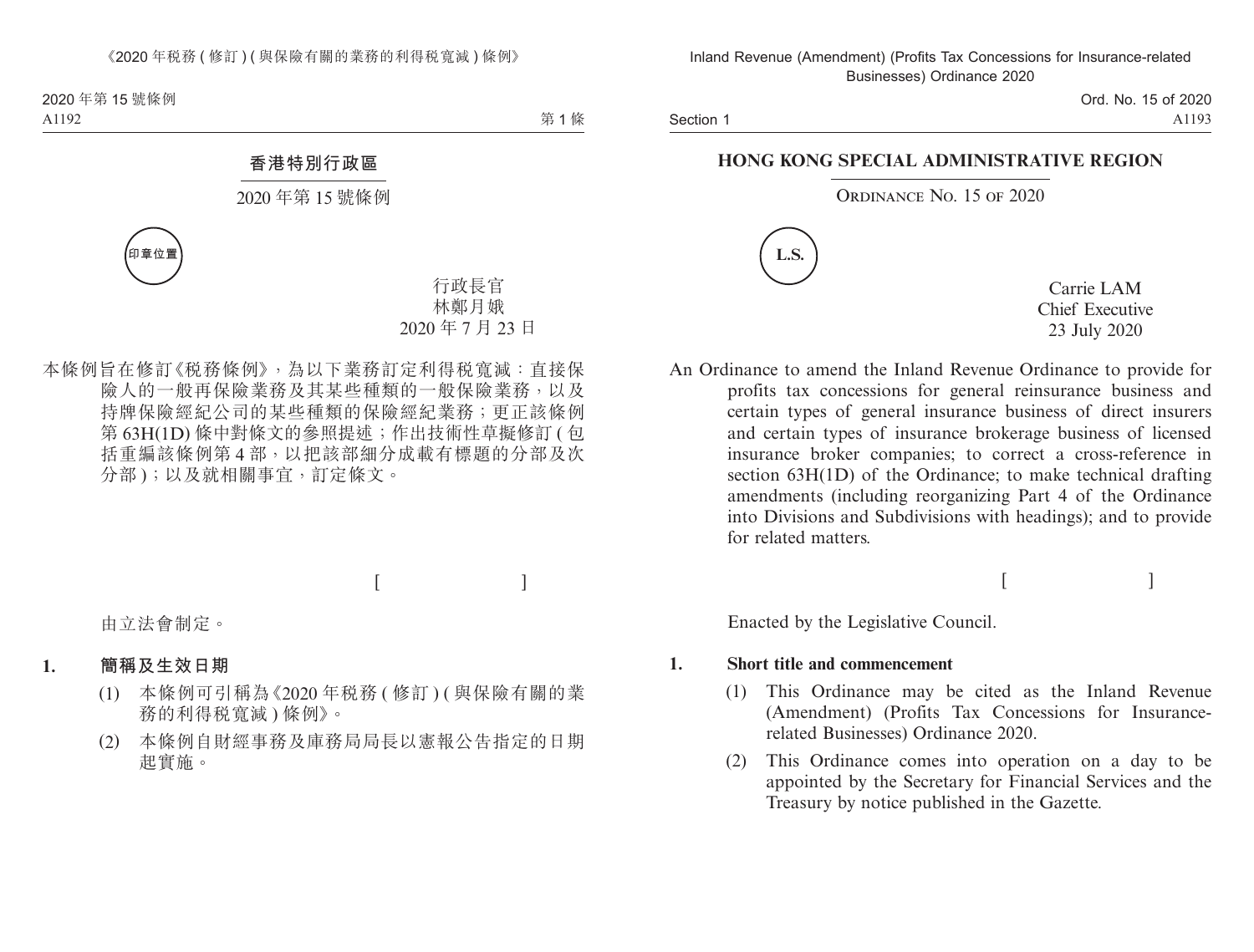### **2. Inland Revenue Ordinance amended**

Section 2

- (1) The Inland Revenue Ordinance (Cap. 112) is amended as set out in sections 3 to 17.
- (2) Division and Subdivision headings are added to Part 4 of that Ordinance as set out in the Schedule.

### **3. Section 2 amended (interpretation)**

 $(1)$  Section  $2(1)$ —

## **Repeal the definition of** *corporation*

#### **Substitute**

"*corporation* (法團)—

- (a) means any company that is either incorporated or registered under any enactment or charter in force in Hong Kong or elsewhere; and
- (b) includes—
	- (i) Lloyd's; and
	- (ii) an approved association of underwriters; but
- (c) does not include a co-operative society or a trade union;".
- $(2)$  Section  $2(1)$ —

## **Add in alphabetical order**

- "*approved association of underwriters* (獲認可的承保人組 織) means an association of underwriters approved by the Insurance Authority as mentioned in section  $6(1)(c)$  of the Insurance Ordinance (Cap. 41);
- *Lloyd's* (勞合社) has the meaning given by section 2(1) of the Insurance Ordinance (Cap. 41);".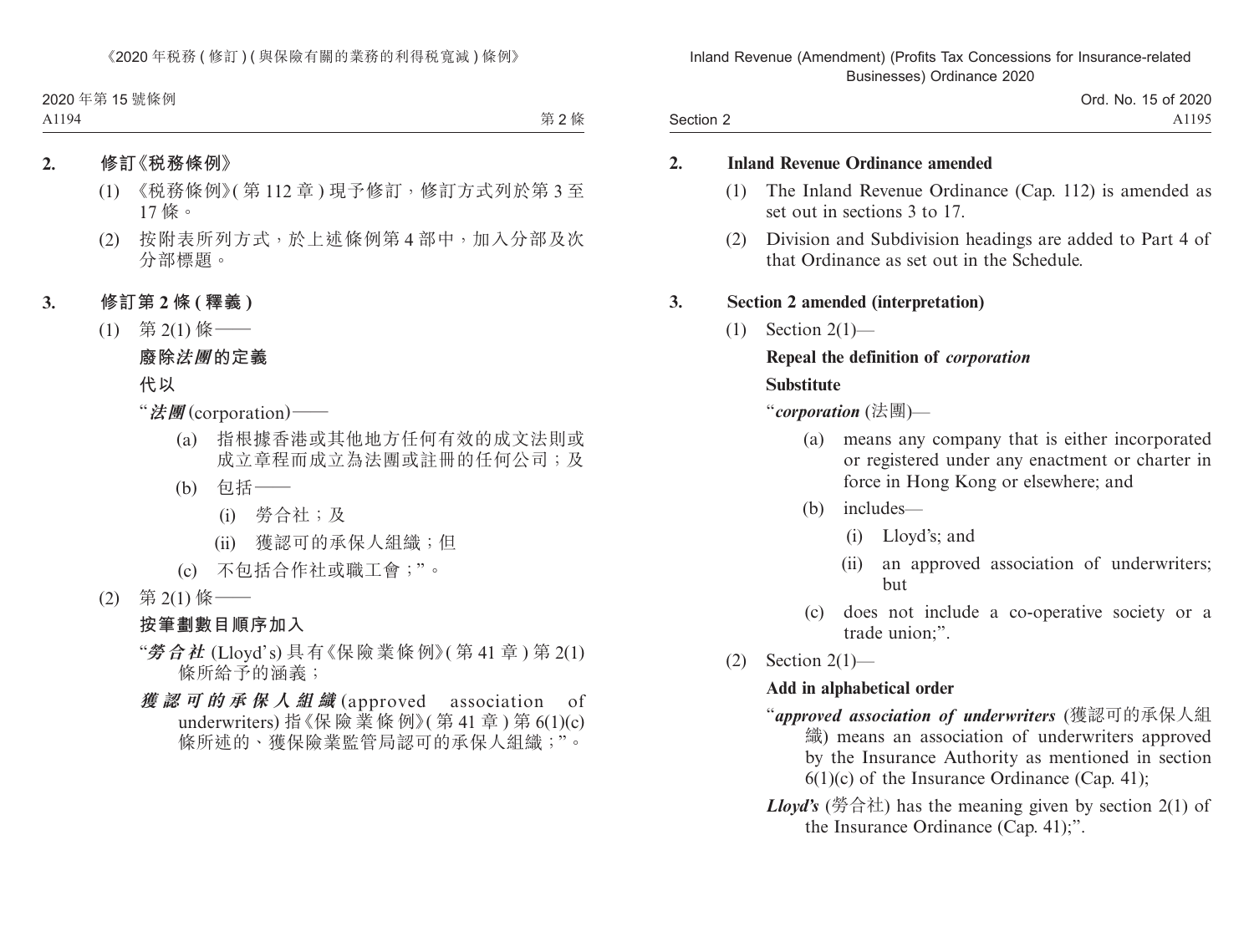**4. Section 14AB added** Before section 14B—

**Add**

### "**14AB. Qualifying insurance business and insurance brokerage business: interpretation**

(1) In this Subdivision—

*authorized captive insurer* (獲授權專屬自保保險人) means a company that—

- (a) is a captive insurer within the meaning of section 2(7)(a) of the Insurance Ordinance (Cap. 41); and
- (b) is authorized under section 8 of that Ordinance to carry on in or from Hong Kong insurance business as a captive insurer;
- *contract of insurance* (保險合約) includes a contract referred to in column 3 of Part 3 of Schedule 1 to the Insurance Ordinance (Cap. 41) that is described in that column as a contract other than a contract of insurance;

### **Note—**

For example, contracts for fidelity bonds referred to in that column of class 15.

*general insurance business* (一般保險業務) means a business of a class specified in Part 3 of Schedule 1 to the Insurance Ordinance (Cap. 41);

Section 4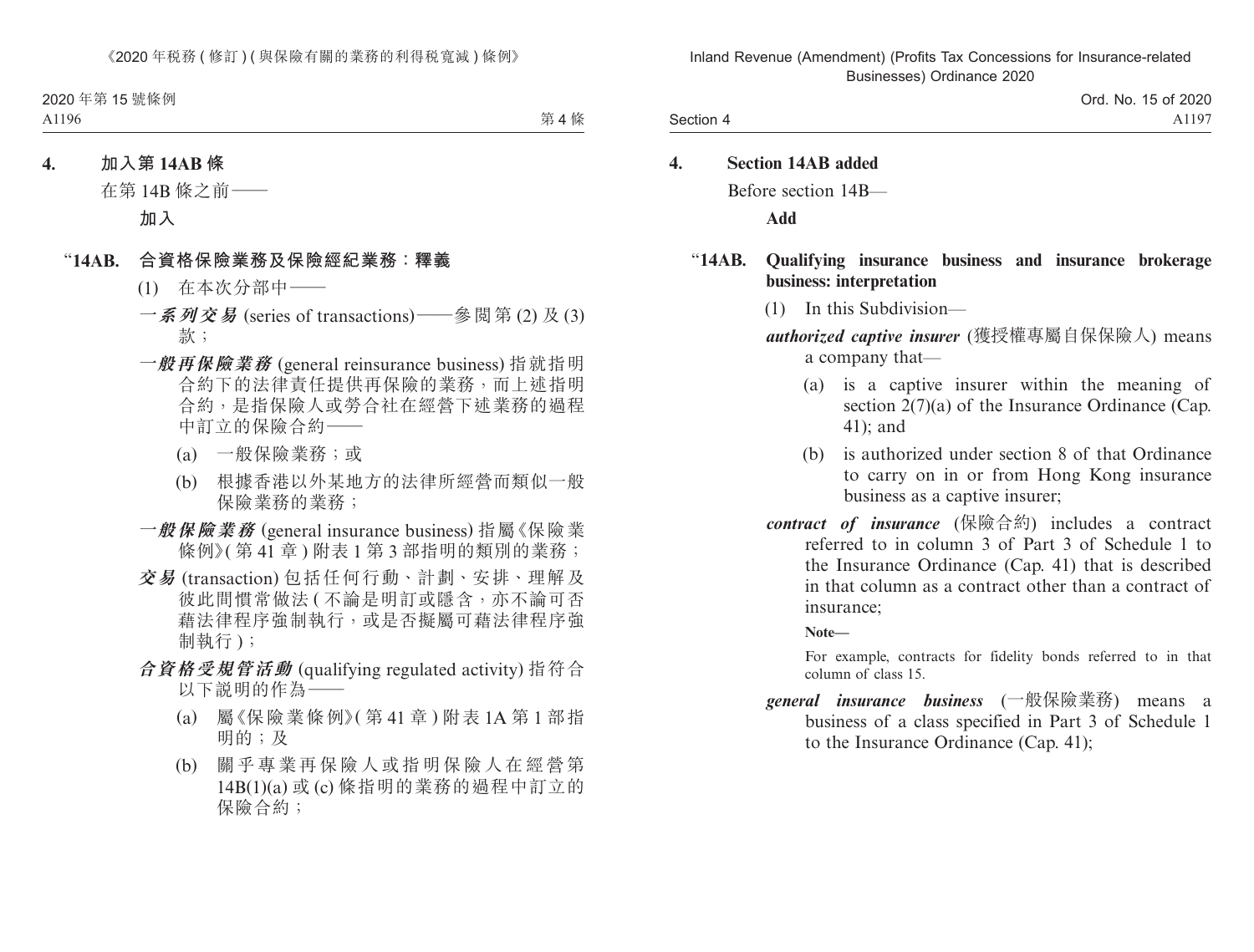Section 4

*general reinsurance business* (一般再保險業務) means a business of providing reinsurance of liabilities under a contract of insurance effected by an insurer or Lloyd's in the course of—

- (a) carrying on a general insurance business; or
- (b) carrying on a business similar to a general insurance business under the law of a place outside Hong Kong;

*insurer* (保險人) has the meaning given by section  $2(1)$  of the Insurance Ordinance (Cap. 41);

- *licensed insurance broker company* (持牌保險經紀公司) has the meaning given by section 2(1) of the Insurance Ordinance (Cap. 41);
- *professional reinsurer* (專業再保險人) means a company authorized under section 8 of the Insurance Ordinance (Cap. 41) to carry on in or from Hong Kong reinsurance business only;

*qualifying regulated activity* (合資格受規管活動) means an act that—

- (a) is specified in Part 1 of Schedule 1A to the Insurance Ordinance (Cap. 41); and
- (b) relates to a contract of insurance effected by a professional reinsurer or a specified insurer in the course of carrying on a business specified in section  $14B(1)(a)$  or (c);
- *series of transactions* (一系列交易)—see subsections (2) and (3);
- *specified general insurance business* (指明一般保險業務) means a business that—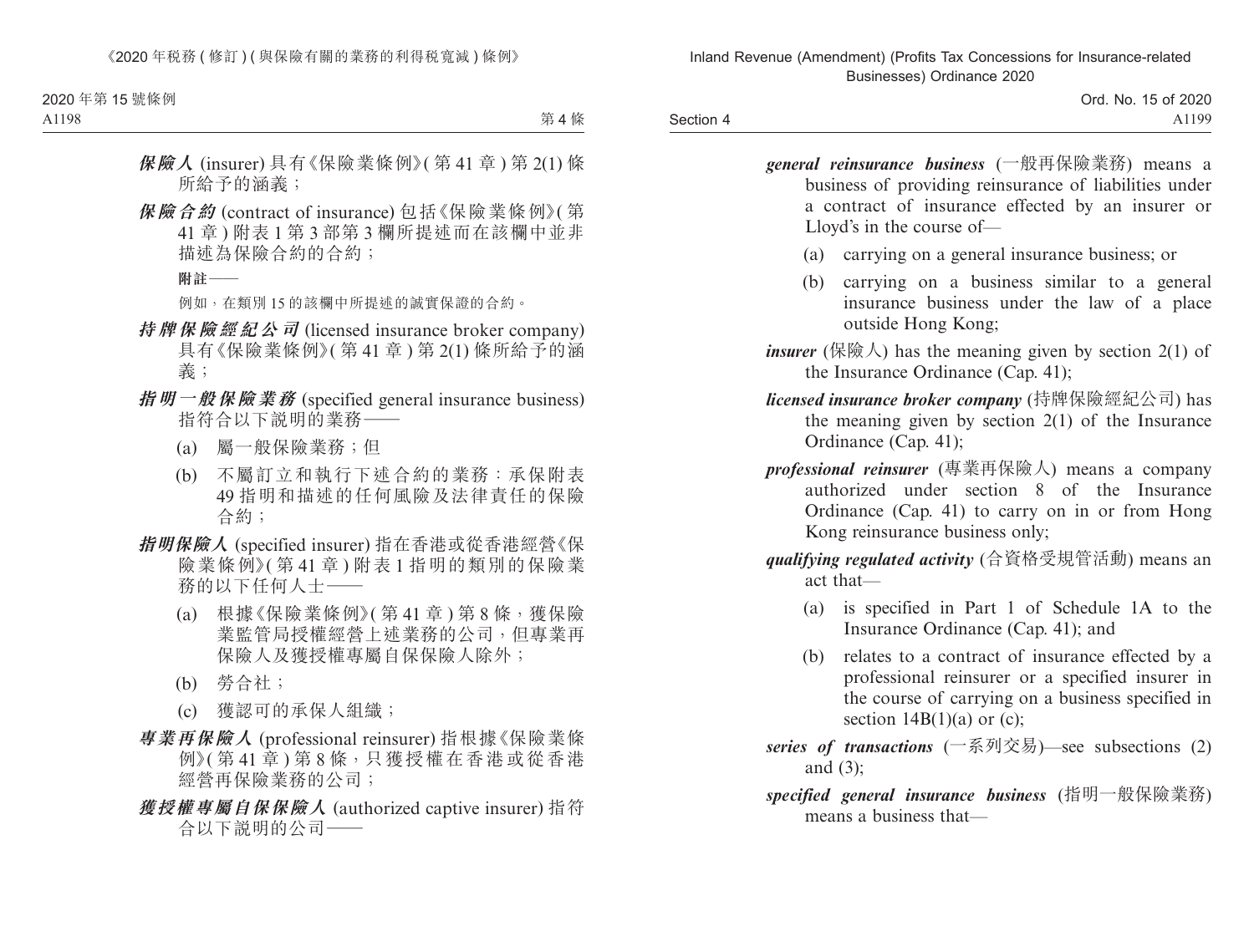- (a) is a general insurance business; but
- (b) is not a business of effecting and carrying out a contract of insurance that covers any of the risks and liabilities specified and described in Schedule 49;

*specified insurer* (指明保險人) means any of the following persons carrying on in or from Hong Kong a class of insurance business specified in Schedule 1 to the Insurance Ordinance (Cap. 41)—

- (a) a company authorized by the Insurance Authority under section 8 of the Insurance Ordinance (Cap. 41) to carry on the business, except a professional reinsurer and an authorized captive insurer;
- (b) Lloyd's;

Section 4

- (c) an approved association of underwriters;
- *transaction* (交易) includes any operation, scheme, arrangement, understanding and mutual practice (whether express or implied, and whether or not enforceable or intended to be enforceable by legal proceedings).
- (2) References in section 14B to a series of transactions include a number of transactions each entered into (whether or not one after the other) in pursuance of, or in relation to, the same matter.
- (3) For the purposes of section 14B(2A), a series of transactions is not prevented from being regarded as a series of transactions by means of which a corporation sells or purchases insurance or reinsurance to or from any person, even if one or more of the following applies—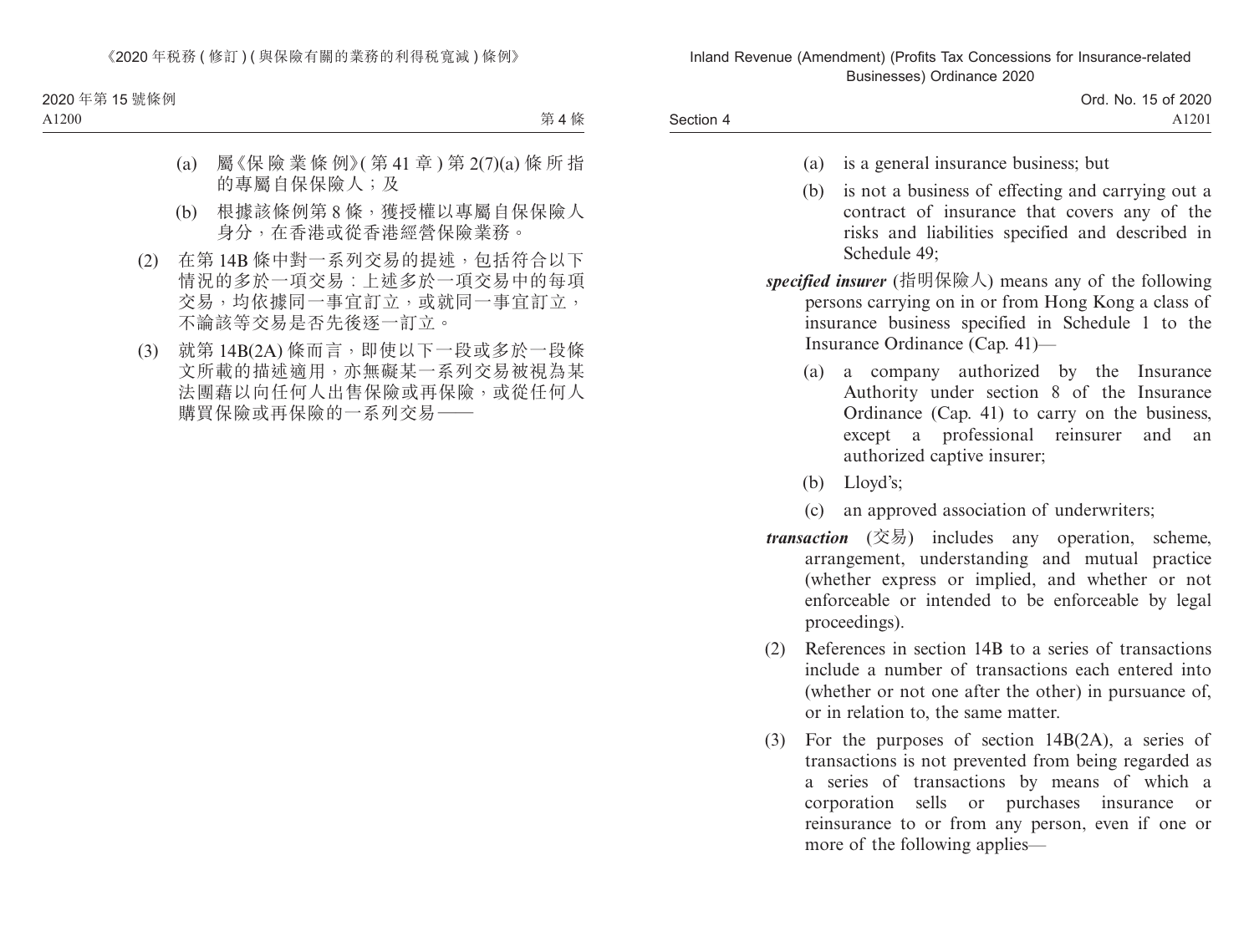> Ord. No. 15 of 2020 A1203

- (a) there is no transaction in the series to which the corporation and the person are parties;
- (b) the parties to any arrangement or scheme in pursuance of which the transactions in the series are entered into do not include one or both of the corporation and the person;
- (c) there is one or more transactions in the series to which neither the corporation nor the person is a party.
- (4) The Secretary for Financial Services and the Treasury may by notice published in the Gazette amend Schedule 49.
- (5) A note located in the text of this section is provided for information only and has no legislative effect.".

### **5. Section 14B amended (qualifying reinsurance business and captive insurance business)**

(1) Section 14B, heading—

### **Repeal**

Section 5

"**Qualifying reinsurance business and captive insurance business**"

**Substitute**

"**Qualifying insurance business and insurance brokerage business: profits tax concessions**".

(2) Section 14B(1)(a)—

**Repeal**  $\alpha_{\rm O}r$ ".

(3) Section 14B(1)(b)—

**Repeal the full stop Substitute a semicolon.**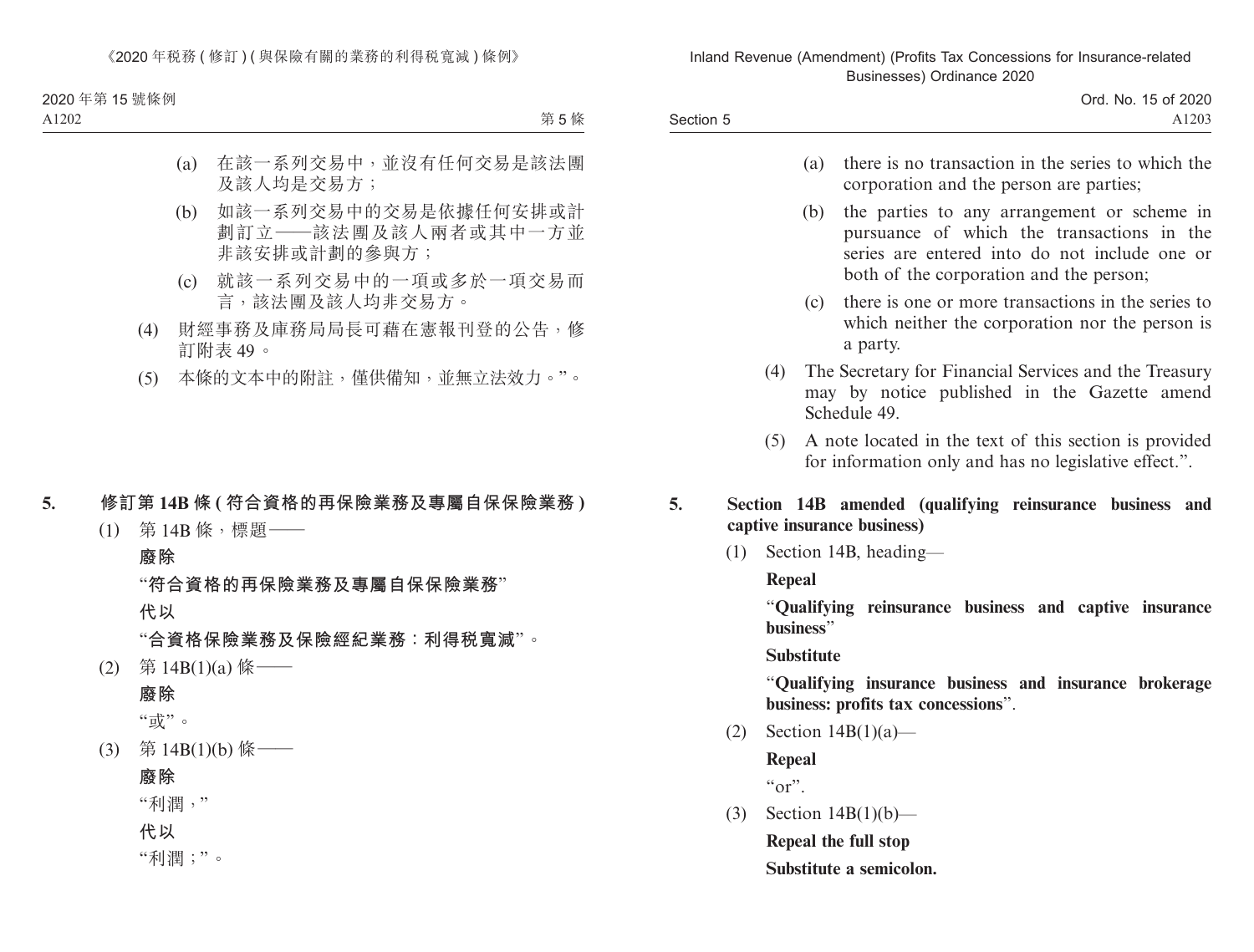(4) After section  $14B(1)(b)$ —

## **Add**

Section 5

- "(c) the assessable profits of the corporation derived from any of the following businesses as a specified insurer—
	- (i) specified general insurance business;
	- (ii) general reinsurance business; or
- (d) the assessable profits of the corporation derived from the business of carrying on a qualifying regulated activity as a licensed insurance broker company.".
- (5) Section 14B(2)(a)—

## **Repeal**

" $or$  (b)"

## **Substitute**

", (b), (c) or  $(d)$ ".

(6) After section 14B(2)—

- " $(2A)$  Subsection  $(1)(c)$  does not apply to the assessable profits of a corporation derived from a transaction or a series of transaction if—
	- (a) the corporation enters into the transaction or the series of transactions with a person for the sale or purchase of insurance or reinsurance to or from the person or another person; and
	- (b) the main purpose, or one of the main purposes, of the corporation in entering into the transaction or the series of transactions is to avoid or postpone any liability to pay tax or reduce the amount of the liability.".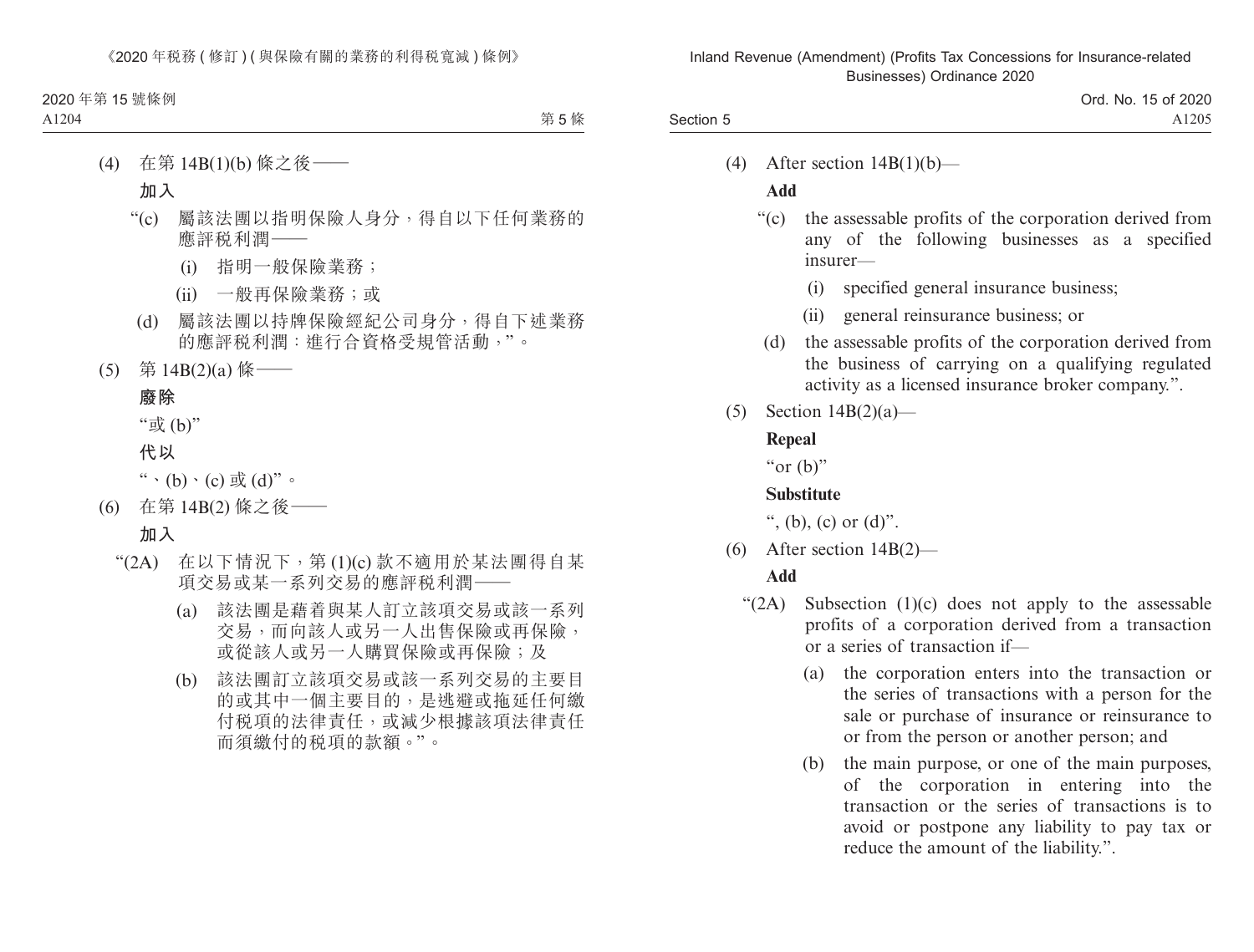|           | Ord. No. 15 of 2020 |
|-----------|---------------------|
| Section 6 | A <sub>1207</sub>   |

- (7) Section 14B— **Repeal subsection (4).**
- **6. Section 19C amended (treatment of losses after 1 April 1975)** Section 19C(3A)—
	- **Repeal** "19CA(2)(b)" **Substitute** "19CAB(3)".
- **7. Section 19CA substituted** Section 19CA—

**Repeal the section Substitute**

"**19CA. Treatment of unabsorbed losses under sections 19CAB and 19CAC: interpretation**

In this section and sections 19CAB and 19CAC—

*adjustment factor* (調整分數), in relation to a year of assessment, means the factor calculated in accordance with the formula—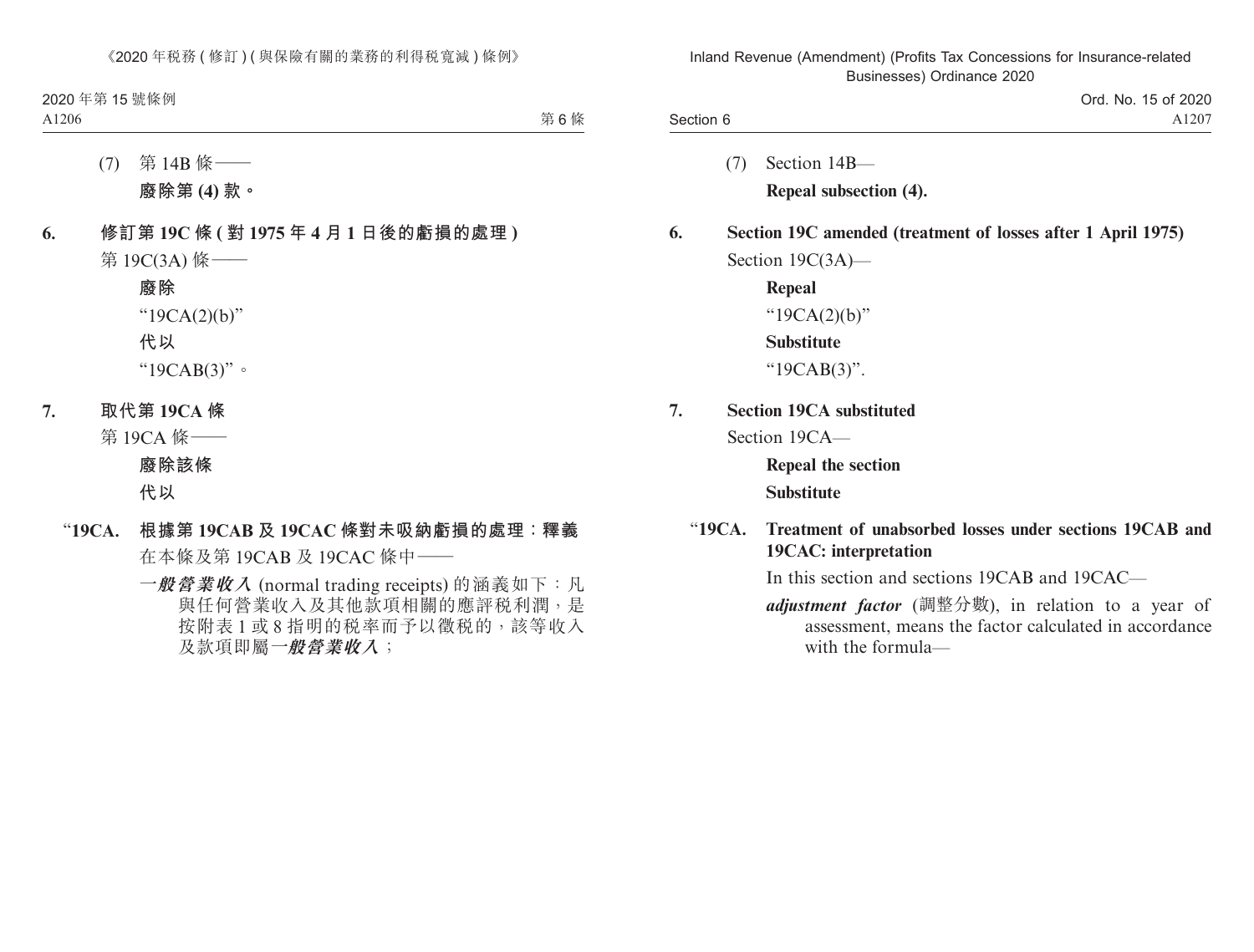> Ord. No. 15 of 2020 A1209

Section 7

A B

- where: A means the rate specified in Schedule 1 or 8, as may be applicable, for that year of assessment; and
	- B in relation to any concessionary trading receipts, means the rate specified in the relevant concession provision for that year of assessment;

*chargeable concessionary trading receipts* (應課稅的獲特惠 的營業收入), in relation to any person for any year of assessment, means—

- (a) if the assessable profits in respect of the concessionary trading receipts fall within none of the descriptions in sections  $14B(1)(a)$ , (b) and (c) and 14P(1)—the amount of the concessionary trading receipts as—
	- (i) reduced by the aggregate of—
		- (A) the amount of any outgoings and expenses deductible under this Part to the extent to which they are incurred during the basis period for that year of assessment by the person in the production of the concessionary trading receipts; and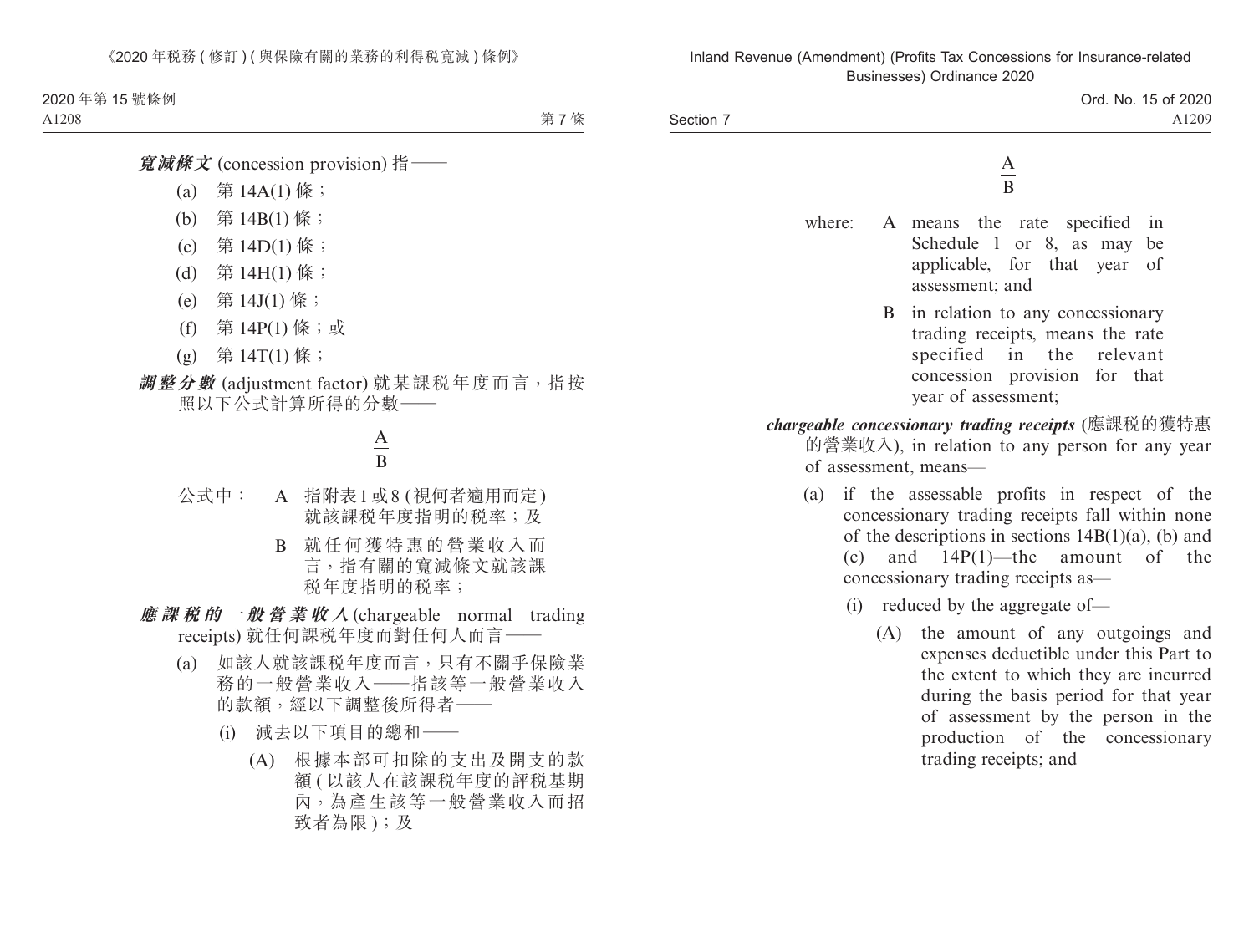Section 7

- (B) the amount of any allowances made under Part 6 for that year of assessment to the person to the extent to which the relevant assets are used during the basis period for that year of assessment in the production of the concessionary trading receipts; and
- (ii) increased by the amount of any balancing charge directed to be made on the person under Part 6 for that year of assessment to the extent to which the relevant assets are used in the production of the concessionary trading receipts;
- (b) if the assessable profits in respect of the concessionary trading receipts fall within the description in section  $14B(1)(a)$ , (b) or (c)—the amount of the assessable profits ascertained in accordance with Subdivision 1 of Division 11; and
- (c) if the assessable profits in respect of the concessionary trading receipts fall within the description in section 14P(1)—the amount of the assessable profits calculated in accordance with section 14R or 14S;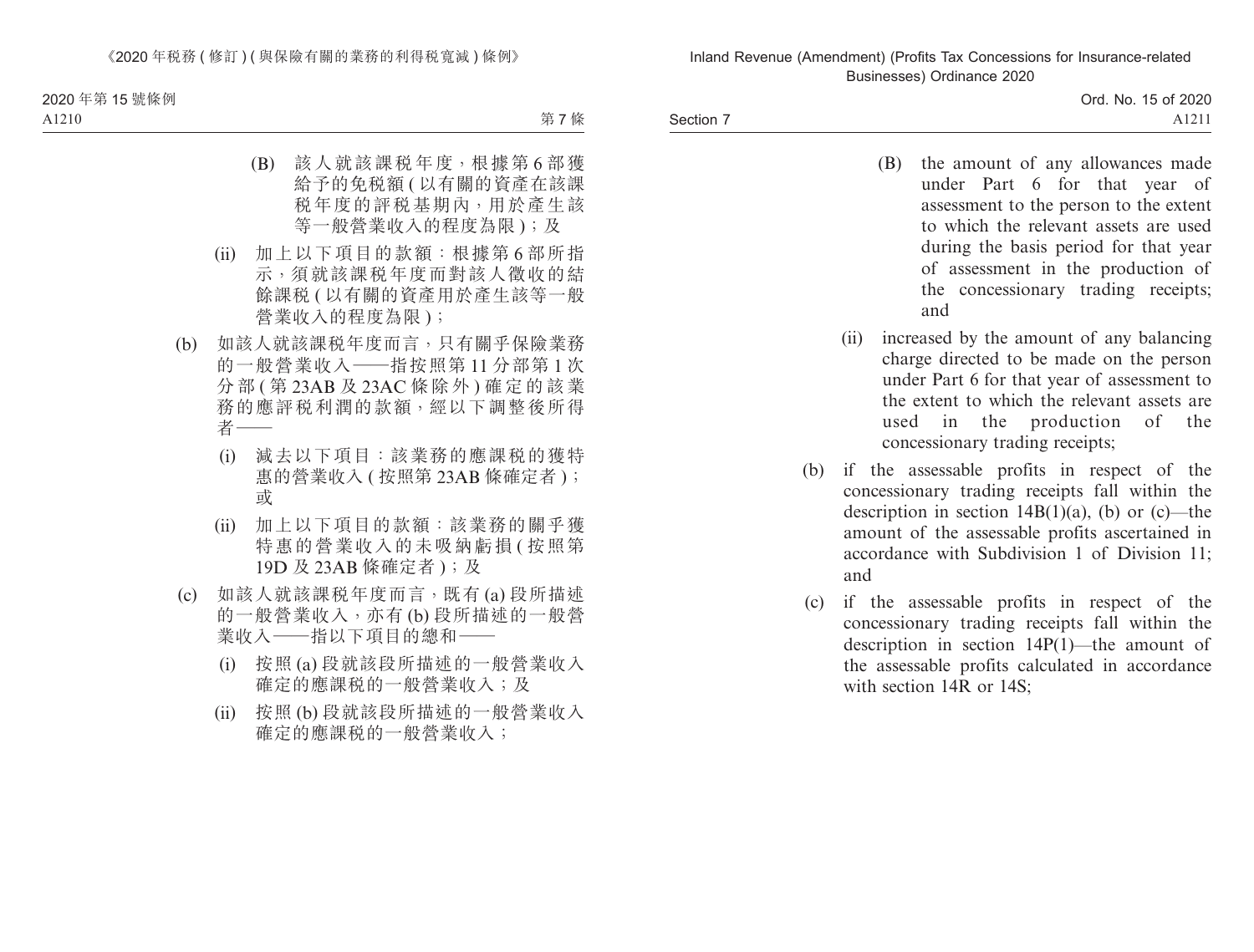Section 7

Ord. No. 15 of 2020 A1213

- *chargeable normal trading receipts* (應課稅的一般營業收  $\lambda$ ), in relation to any person for any year of assessment, means—
	- (a) if the person has only normal trading receipts that are not in respect of a business of insurance for the year of assessment—the amount of the normal trading receipts as—
		- (i) reduced by the aggregate of—
			- (A) the amount of any outgoings and expenses deductible under this Part to the extent to which they are incurred during the basis period for that year of assessment by the person in the production of the normal trading receipts; and
			- (B) the amount of any allowances made under Part 6 for that year of assessment to the person to the extent to which the relevant assets are used during the basis period for that year of assessment in the production of the normal trading receipts; and
		- (ii) increased by the amount of any balancing charge directed to be made on the person under Part 6 for that year of assessment to the extent to which the relevant assets are used in the production of the normal trading receipts;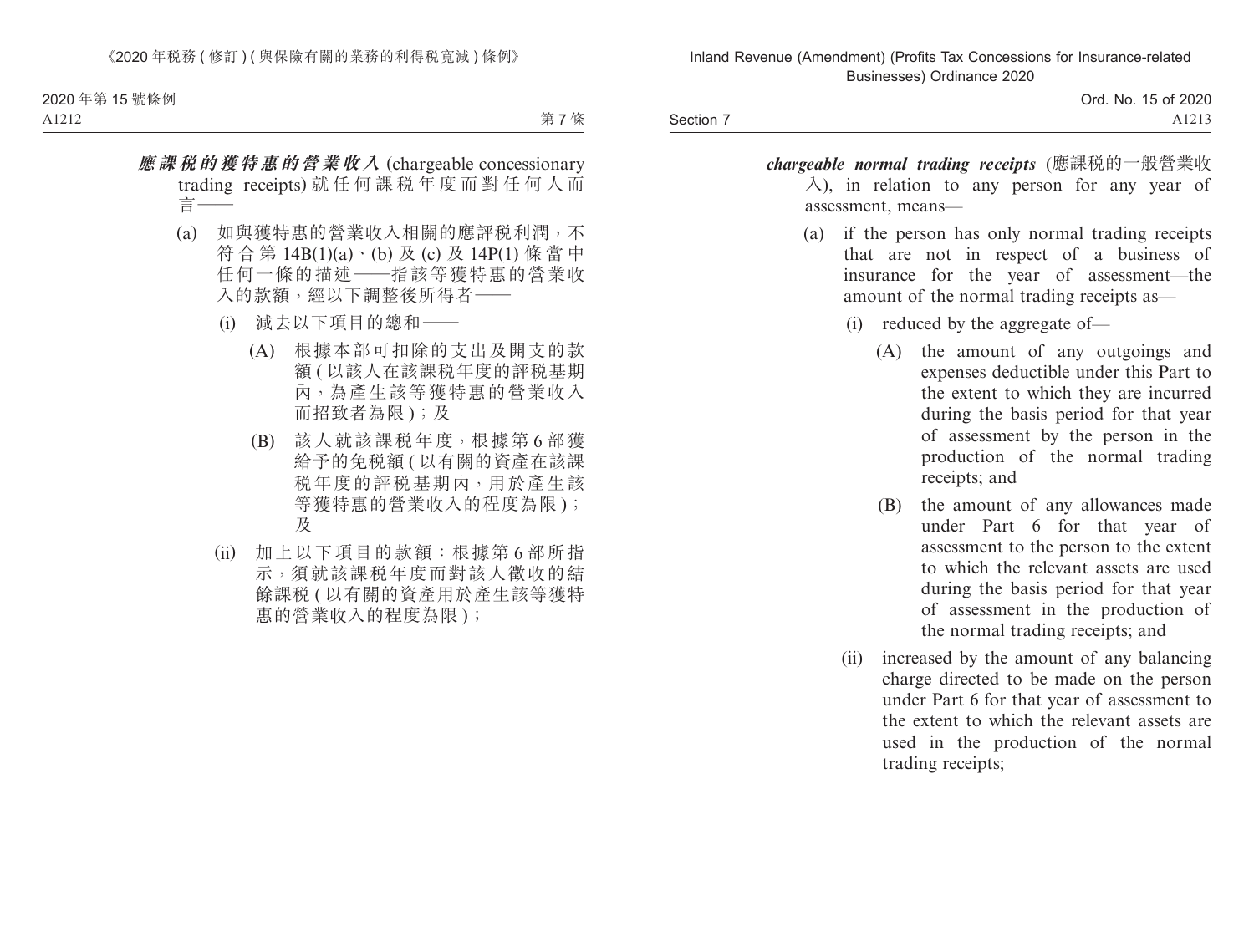Section 7

Ord. No. 15 of 2020 A1215

- (b) if the person has only normal trading receipts in respect of a business of insurance for the year of assessment—the amount of the assessable profits of the business ascertained in accordance with Subdivision 1 of Division 11 (excluding sections 23AB and 23AC), as—
	- (i) reduced by the chargeable concessionary trading receipts of the business, ascertained in accordance with section 23AB; or
	- (ii) increased by the amount of the unabsorbed loss in respect of the concessionary trading receipts of the business, ascertained in accordance with sections 19D and 23AB; and
- (c) if the person has both the normal trading receipts described in paragraph (a) and the normal trading receipts described in paragraph (b) for the year of assessment—the aggregate  $of$ 
	- (i) the chargeable normal trading receipts ascertained in accordance with paragraph (a) for the normal trading receipts described in the paragraph; and
	- (ii) the chargeable normal trading receipts ascertained in accordance with paragraph (b) for the normal trading receipts described in the paragraph;

*concession provision* (寬減條文) means—

- (a) section  $14A(1)$ ;
- (b) section 14B(1);
- (c) section  $14D(1)$ ;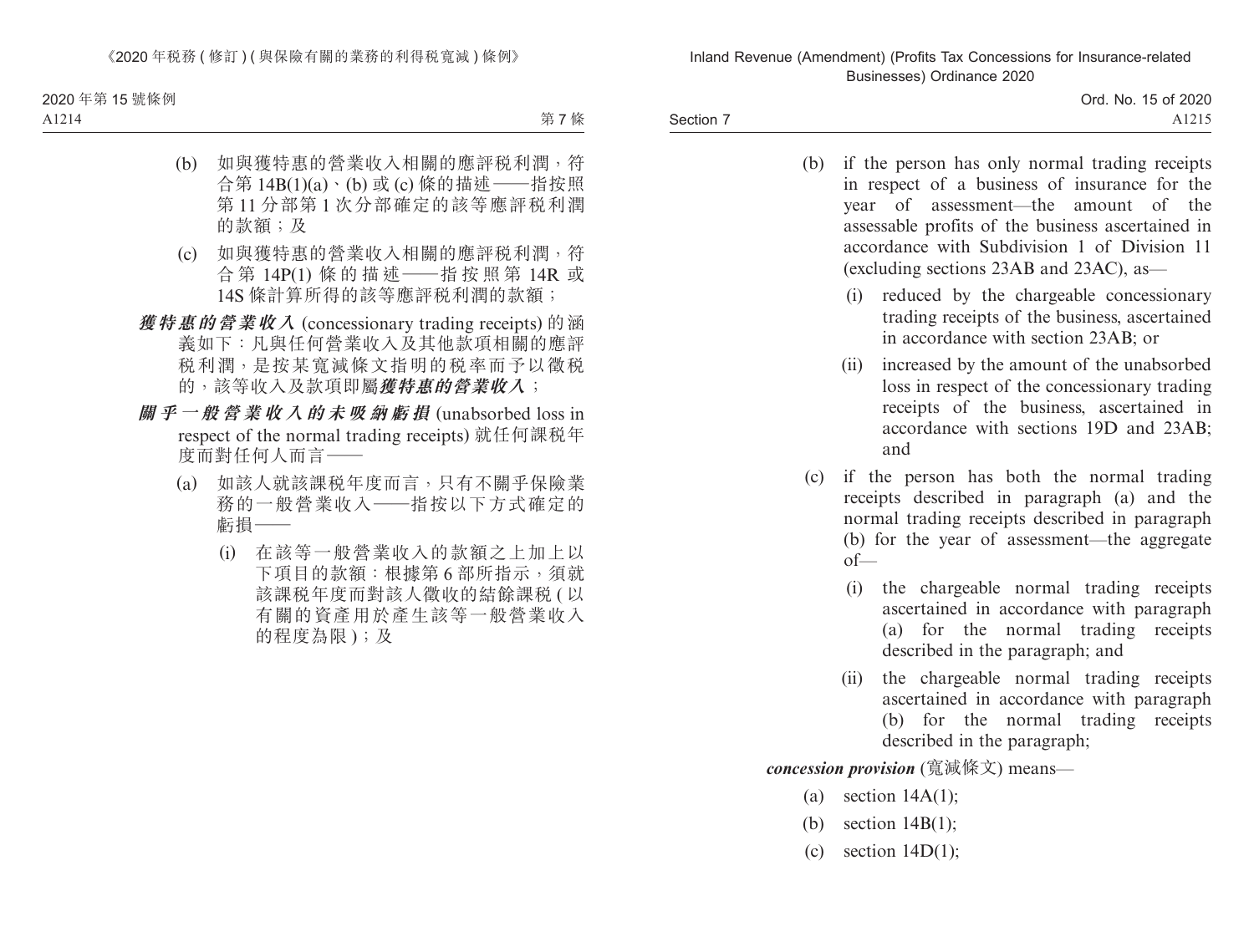(d) section  $14H(1)$ ;

Section 7

- (e) section  $14J(1)$ ;
- (f) section 14P(1); or
- $(g)$  section 14T(1);
- *concessionary trading receipts* (獲特惠的營業收入) means any trading receipts and other sums in respect of which assessable profits are chargeable to tax at the rate specified in a concession provision;
- *normal trading receipts* (一般營業收入) means any trading receipts and other sums in respect of which assessable profits are chargeable to tax at the rate specified in Schedule 1 or 8;
- *unabsorbed loss in respect of the concessionary trading receipts* (關乎獲特惠的營業收入的未吸納虧損), in relation to any person for any year of assessment, means—
	- (a) if the assessable profits in respect of the concessionary trading receipts fall within none of the descriptions in sections  $14B(1)(a)$ , (b) and (c) and 14P(1)—any loss ascertained by—
		- (i) adding to the amount of the concessionary trading receipts the amount of any balancing charge directed to be made on the person under Part 6 for that year of assessment to the extent to which the relevant assets are used in the production of the concessionary trading receipts; and
		- (ii) reducing from the resulting amount the aggregate of—
			- (A) the amount of any outgoings and expenses deductible under this Part to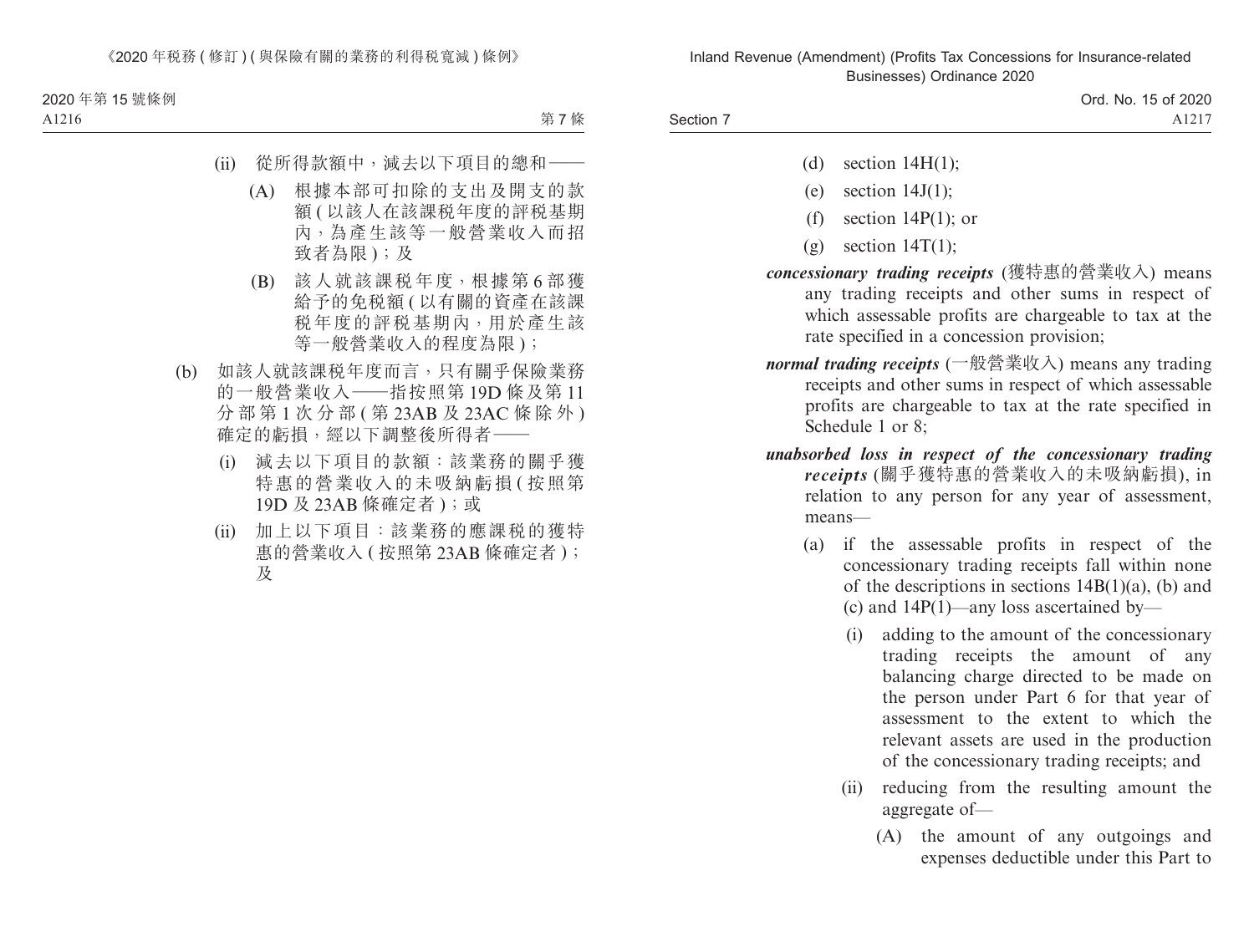Section 7

Ord. No. 15 of 2020 A1219

the extent to which they are incurred during the basis period for that year of assessment by the person in the production of the concessionary trading receipts; and

- (B) the amount of any allowances made under Part 6 for that year of assessment to the person to the extent to which the relevant assets are used during the basis period for that year of assessment in the production of the concessionary trading receipts;
- (b) if the assessable profits in respect of the concessionary trading receipts fall within the description in section  $14B(1)(a)$ , (b) or (c)—any loss ascertained in accordance with section 19D and Subdivision 1 of Division 11; and
- (c) if the assessable profits in respect of the concessionary trading receipts fall within the description in section  $14P(1)$ —any loss ascertained in accordance with section 14R or 14S and section 19D;
- *unabsorbed loss in respect of the normal trading receipts* (關 乎一般營業收入的未吸納虧損), in relation to any person for any year of assessment, means—
	- (a) if the person has only normal trading receipts that are not in respect of a business of insurance for the year of assessment—any loss ascertained by—
		- (i) adding to the amount of the normal trading receipts the amount of any balancing charge directed to be made on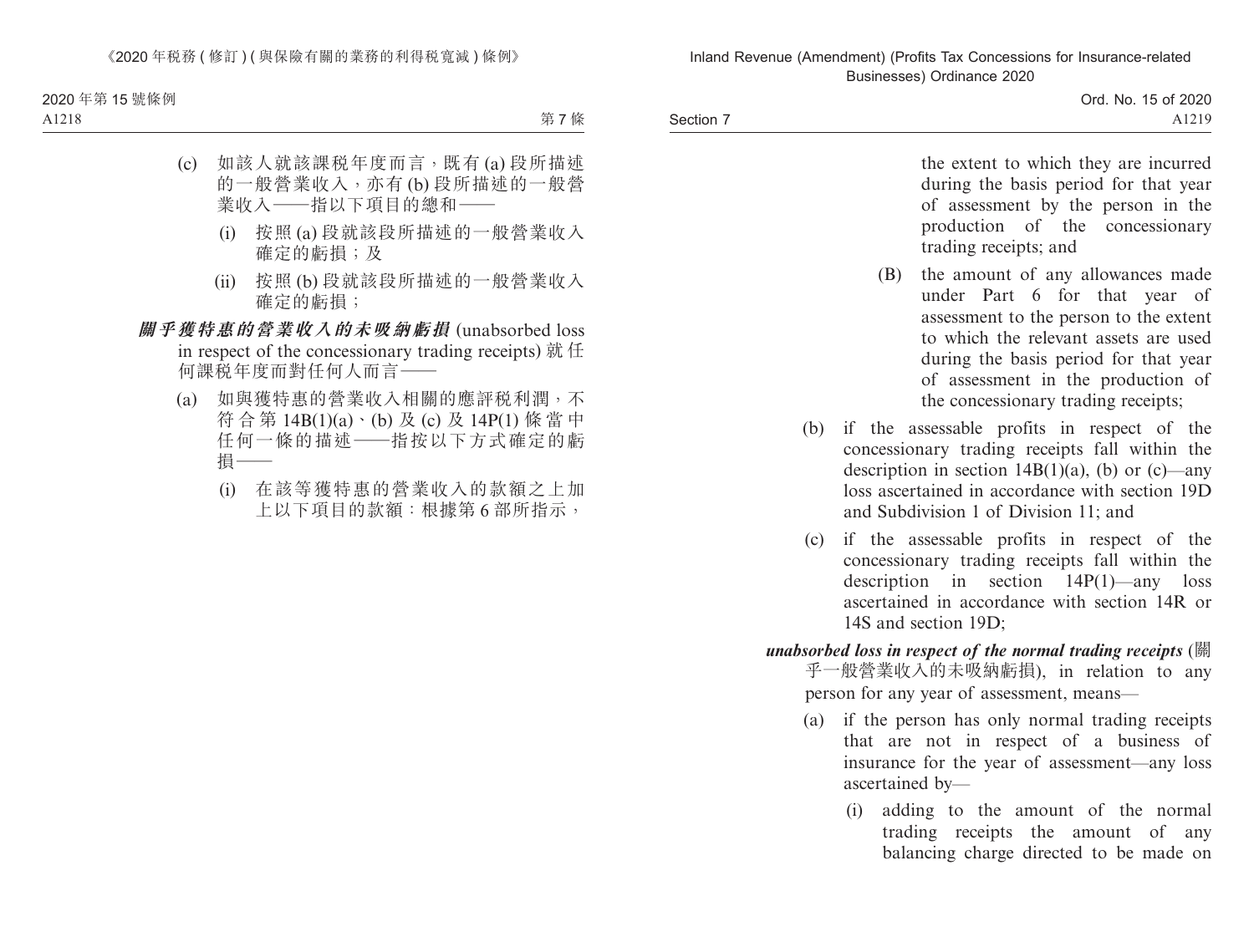Section 7

| Ord. No. 15 of 2020 |
|---------------------|
| A1221               |

the person under Part 6 for that year of assessment to the extent to which the relevant assets are used in the production of the normal trading receipts; and (ii) reducing from the resulting amount the aggregate of— (A) the amount of any outgoings and expenses deductible under this Part to the extent to which they are incurred during the basis period for that year of assessment by the person in the production of the normal trading receipts; and (B) the amount of any allowances made under Part 6 for that year of assessment to the person to the extent to which the relevant assets are used during the basis period for that year of assessment in the production of the normal trading receipts; (b) if the person has only normal trading receipts in respect of a business of insurance for the year of assessment—any loss ascertained in

accordance with section 19D and Subdivision 1 of Division 11 (excluding sections 23AB and 23AC), as—

(i) reduced by the amount of the unabsorbed loss in respect of the concessionary trading receipts of the business, ascertained in accordance with sections 19D and 23AB; or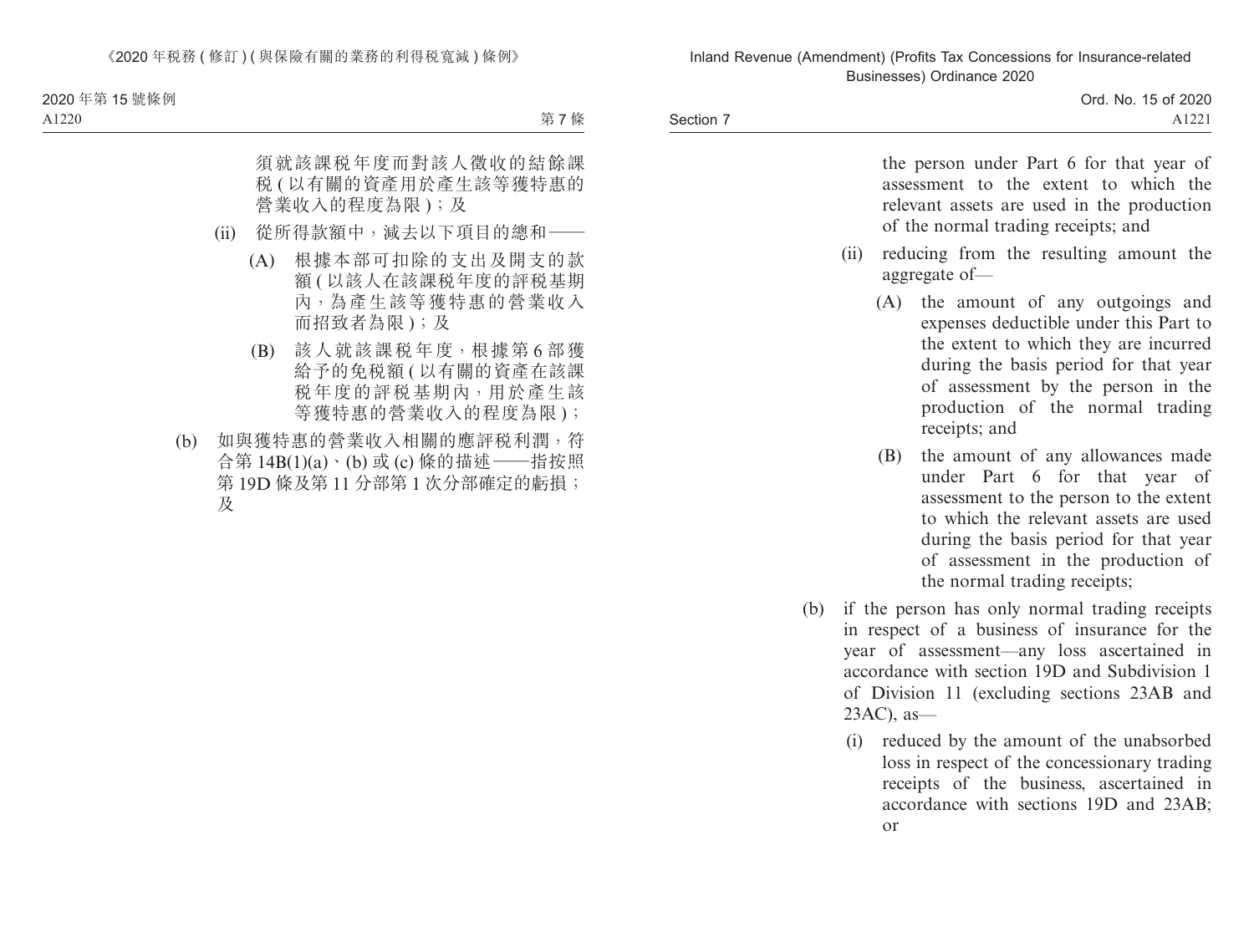|           | Ord. No. 15 of 2020 |
|-----------|---------------------|
| Section 8 | A1223               |

- (ii) increased by the chargeable concessionary trading receipts of the business, ascertained in accordance with section 23AB; and
- (c) if the person has both the normal trading receipts described in paragraph (a) and the normal trading receipts described in paragraph (b) for the year of assessment—the aggregate of—
	- (i) any loss ascertained in accordance with paragraph (a) for the normal trading receipts described in the paragraph; and
	- (ii) any loss ascertained in accordance with paragraph (b) for the normal trading receipts described in the paragraph.".

### **8. Sections 19CAB and 19CAC added**

After section 19CA—

- "**19CAB. Treatment of unabsorbed losses: concessionary trading receipts**
	- (1) This section applies if—
		- (a) a person has chargeable normal trading receipts for any year of assessment; and
		- (b) there is an unabsorbed loss in respect of the concessionary trading receipts of the person for that year of assessment.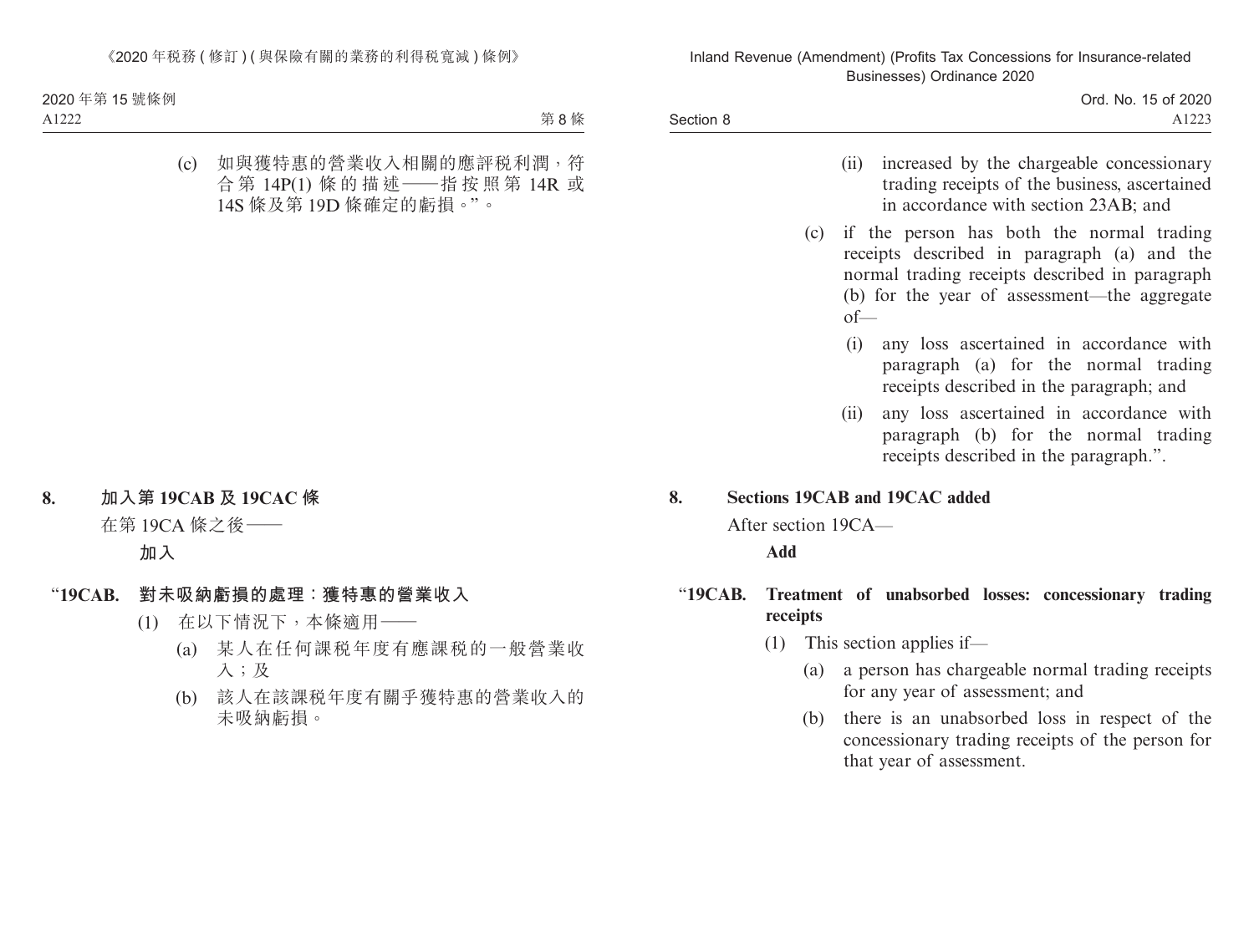Section 8

Ord. No. 15 of 2020 A1225

- (2) If the amount of the unabsorbed loss does not exceed the amount arrived at by multiplying the chargeable normal trading receipts by the adjustment factor (*adjusted chargeable normal trading receipts amount*)—
	- (a) for the purpose of ascertaining the assessable profits of the person—the chargeable normal trading receipts are to be reduced by an amount arrived at by dividing the amount of the unabsorbed loss by the adjustment factor; and
	- (b) for other purposes—the amount of the unabsorbed loss is taken to be zero.
- (3) If the amount of the unabsorbed loss exceeds the adjusted chargeable normal trading receipts amount—
	- (a) for the purpose of ascertaining the loss sustained by the person—
		- (i) the amount of the unabsorbed loss is to be reduced by the adjusted chargeable normal trading receipts amount; and
		- (ii) the balance of the unabsorbed loss is to be dealt with in accordance with sections 19C and 19CB; and
	- (b) for other purposes—the chargeable normal trading receipts are taken to be zero.

### **19CAC. Treatment of unabsorbed losses: normal trading receipts**

- (1) This section applies if—
	- (a) a person has chargeable concessionary trading receipts for any year of assessment; and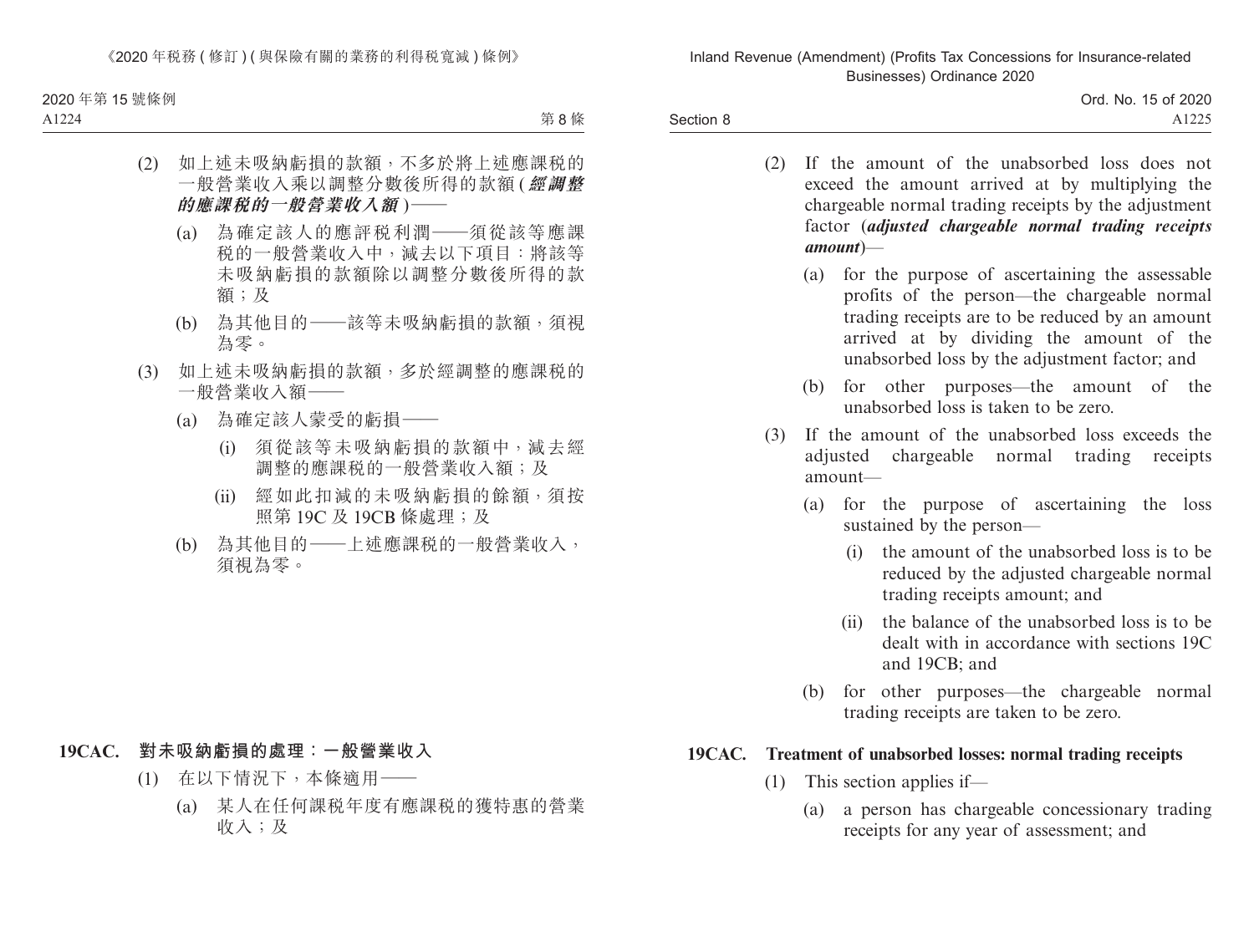Section 8

| Ord. No. 15 of 2020 |
|---------------------|
| A1227               |

- (b) there is an unabsorbed loss in respect of the normal trading receipts of the person for that year of assessment.
- (2) If the amount of the unabsorbed loss does not exceed the amount arrived at by dividing the chargeable concessionary trading receipts by the adjustment factor (*adjusted chargeable concessionary trading receipts amount*)—
	- (a) for the purpose of ascertaining the assessable profits of the person—the chargeable concessionary trading receipts are to be reduced by an amount arrived at by multiplying the amount of the unabsorbed loss by the adjustment factor; and
	- (b) for other purposes—the amount of the unabsorbed loss is taken to be zero.
- (3) If the amount of the unabsorbed loss exceeds the adjusted chargeable concessionary trading receipts amount—
	- (a) for the purpose of ascertaining the loss sustained by the person—
		- (i) the amount of the unabsorbed loss is to be reduced by the adjusted chargeable concessionary trading receipts amount; and
		- (ii) the balance of the unabsorbed loss is to be dealt with in accordance with sections 19C and 19CB; and
	- (b) for other purposes—the chargeable concessionary trading receipts are taken to be zero.".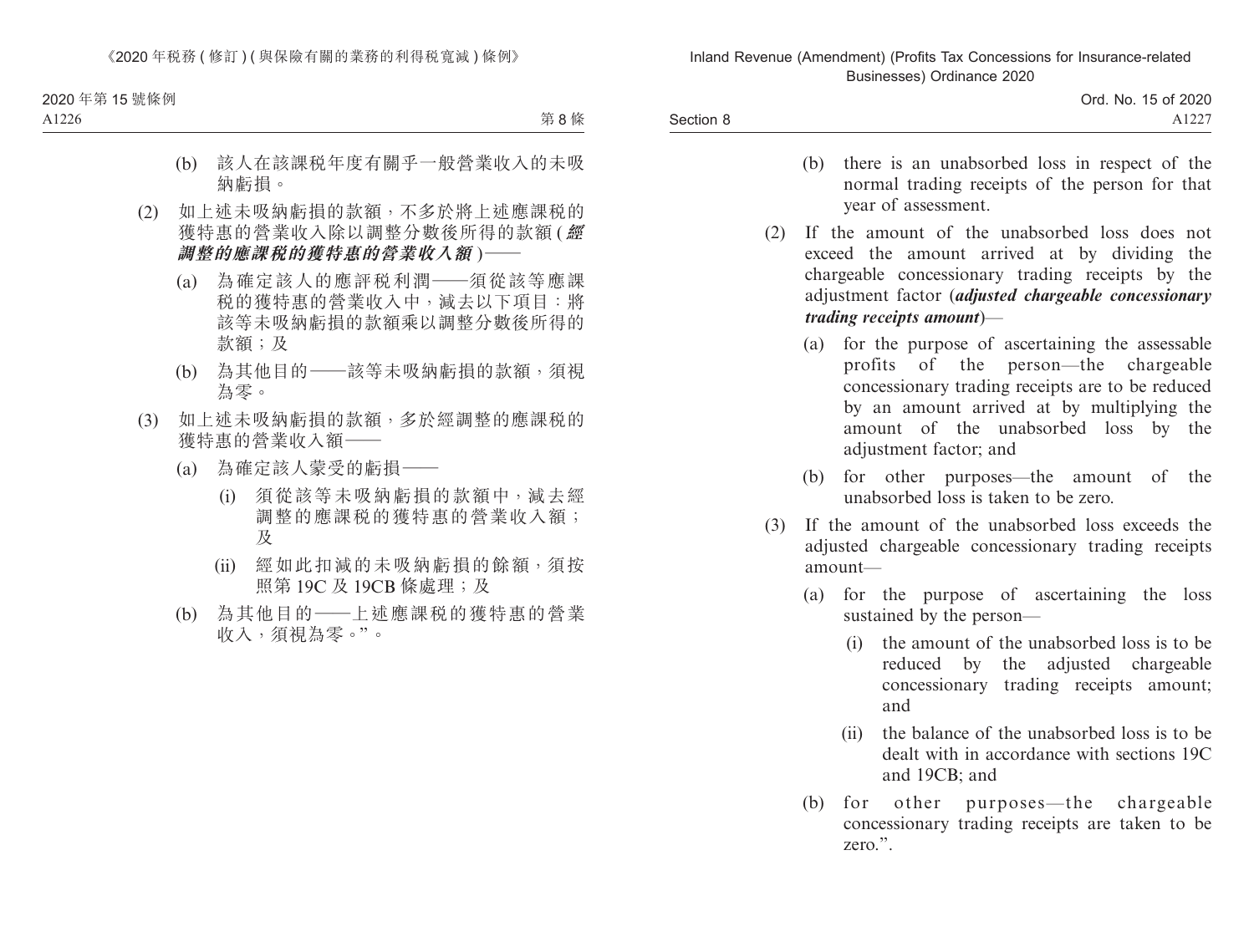> Ord. No. 15 of 2020 A1229

|     | Section 19CB amended (set off: concessionary trading receipts)                                                            |
|-----|---------------------------------------------------------------------------------------------------------------------------|
| (1) | Section 19CB(4), English text, definition of loss—                                                                        |
|     | Repeal the full stop                                                                                                      |
|     | Substitute a semicolon.                                                                                                   |
|     | $(2)$ Section 19CB $(4)$ —                                                                                                |
|     | Repeal the definition of <i>adjustment factor</i> , <i>concessionary</i><br>trading receipts and normal trading receipts. |
|     | $(3)$ Section 19CB $(4)$ —                                                                                                |
|     | Add in alphabetical order                                                                                                 |
|     | "adjustment factor (調整分數) has the meaning given by<br>section 19CA;                                                       |
|     | concessionary trading receipts (獲特惠的營業收入) has the<br>meaning given by section 19CA;                                       |
|     | <i>normal trading receipts</i> (一般營業收入) has the meaning<br>given by section 19CA.".                                       |

Section 23A—

Section 9

**Repeal the section Substitute**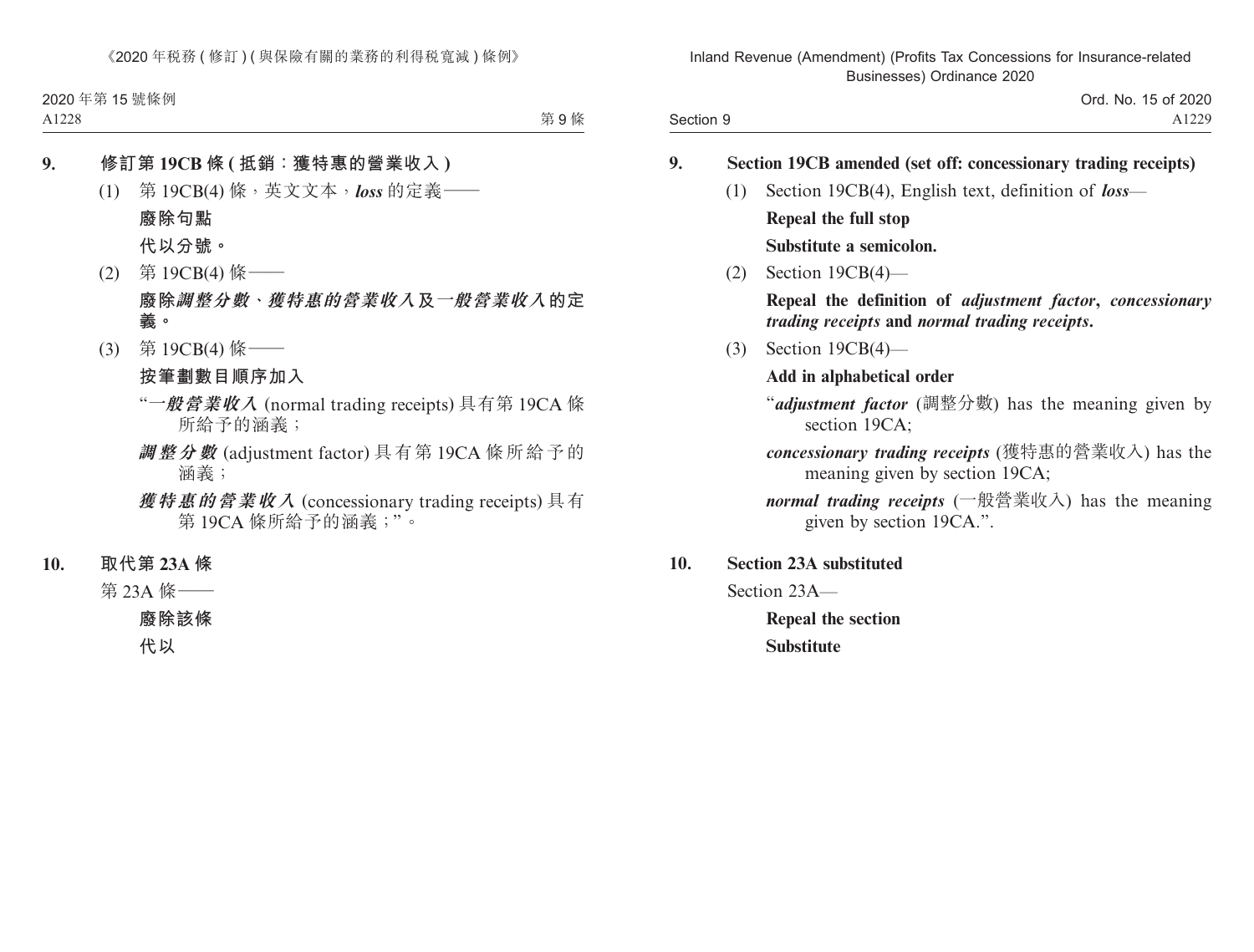Section 10

Ord. No. 15 of 2020 A1231

### "**23A. Ascertainment of assessable profits: non-life insurance business**

(1) The assessable profits for any year of assessment of an insurance corporation, whether mutual or proprietary, from a business of insurance other than life insurance (*non-life insurance business*), are ascertained in accordance with the formula—

 $P + X - Y$ 

where:  $P = P_1 - P_2$  $X = X_1 + X_2 + X_3$  $Y = Y_1 + Y_2 + Y_3 + Y_4 + Y_5$ 

and where each variable set out in column 1 of the Table represents the amount of the item set out in column 2 of the Table opposite to it.

#### **Table**

| Column 1             | Column <sub>2</sub>                                                                                                                                             |
|----------------------|-----------------------------------------------------------------------------------------------------------------------------------------------------------------|
| $P_1$                | gross premiums from non-life insurance<br>business in Hong Kong                                                                                                 |
| $P_{2}$              | the aggregate of any premiums from non-<br>life insurance business in Hong Kong<br>returned to an insured and any premiums<br>paid on corresponding reinsurance |
| $\rm X_1$            | interest or other income arising in or<br>derived from Hong Kong                                                                                                |
| $\Chi_{2}$           | balancing charge directed to be made<br>under Part 6                                                                                                            |
| $\Chi_{\mathfrak 3}$ | reserve for unexpired risks at the<br>commencement of the basis period                                                                                          |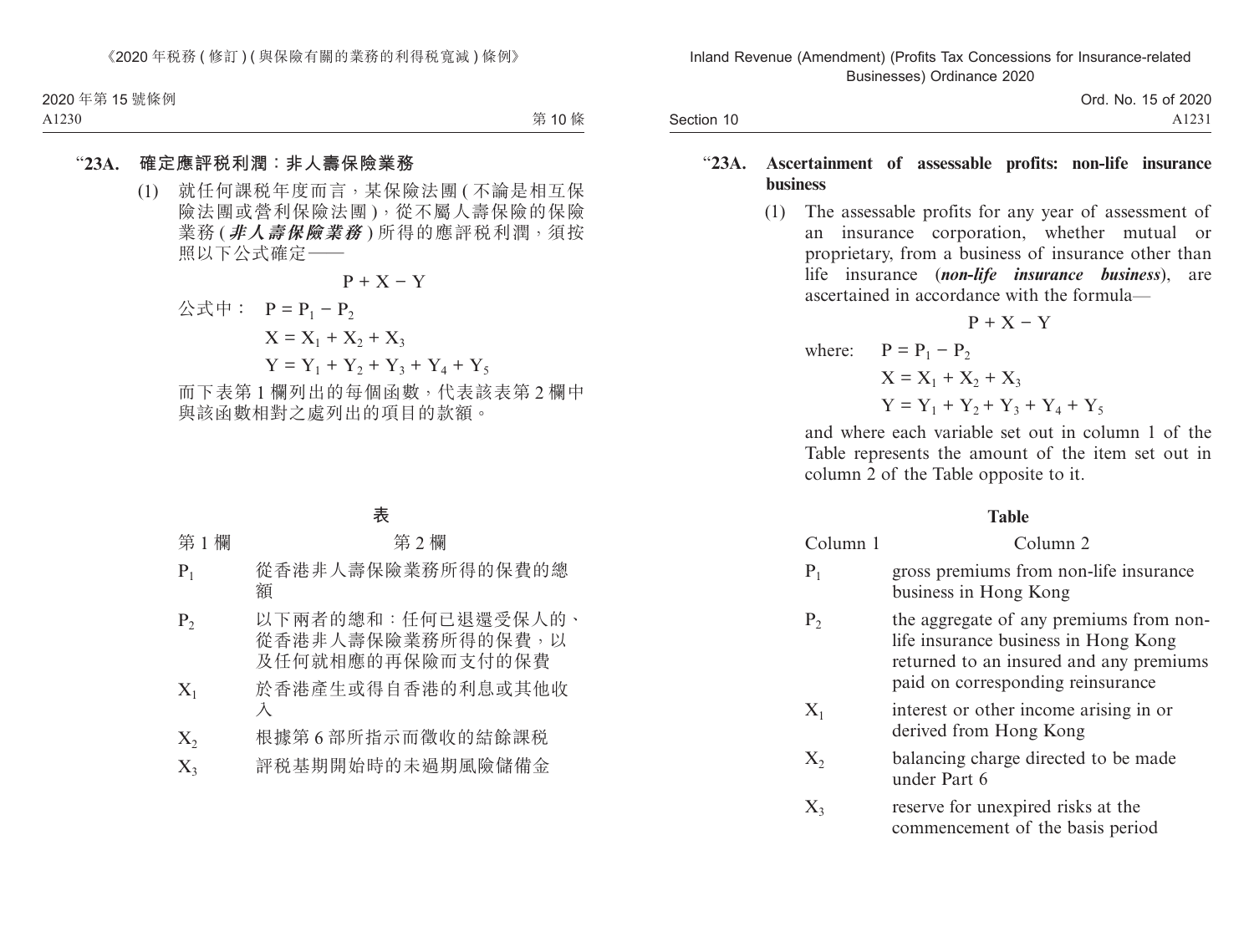Section 10

Ord. No. 15 of 2020 A1233

|     | Column 1 | Column 2                                                                                                                              |
|-----|----------|---------------------------------------------------------------------------------------------------------------------------------------|
|     | $Y_1$    | reserve for unexpired risks at the end of<br>the basis period                                                                         |
|     | $Y_2$    | actual losses less any amount recoverable<br>in respect of the losses under reinsurance                                               |
|     | $Y_3$    | agency expenses in Hong Kong                                                                                                          |
|     | $Y_4$    | allowances made under Part 6 to the<br>extent to which the relevant assets are<br>used in the production of the assessable<br>profits |
|     | $Y_{5}$  | a fair proportion of any expenses of the<br>head office of the corporation                                                            |
| (2) |          | However, if the Commissioner is satisfied that it<br>would be unreasonable to require a non-resident                                  |

- would be unreasonable to require a non-resident insurance corporation to furnish the particulars necessary for ascertaining the assessable profits according to subsection (1) because of the limited extent of the non-life insurance business transacted in Hong Kong by the corporation, subsection (3) applies.
- (3) The Commissioner may allow the assessable profits of the corporation from the non-life insurance business to be ascertained—
	- (a) by reference to the proportion of the total profits and income of the corporation corresponding to the proportion that its premiums from non-life insurance business in Hong Kong bears to its total premiums; or
	- (b) on any other basis that appears to the Commissioner to be fair.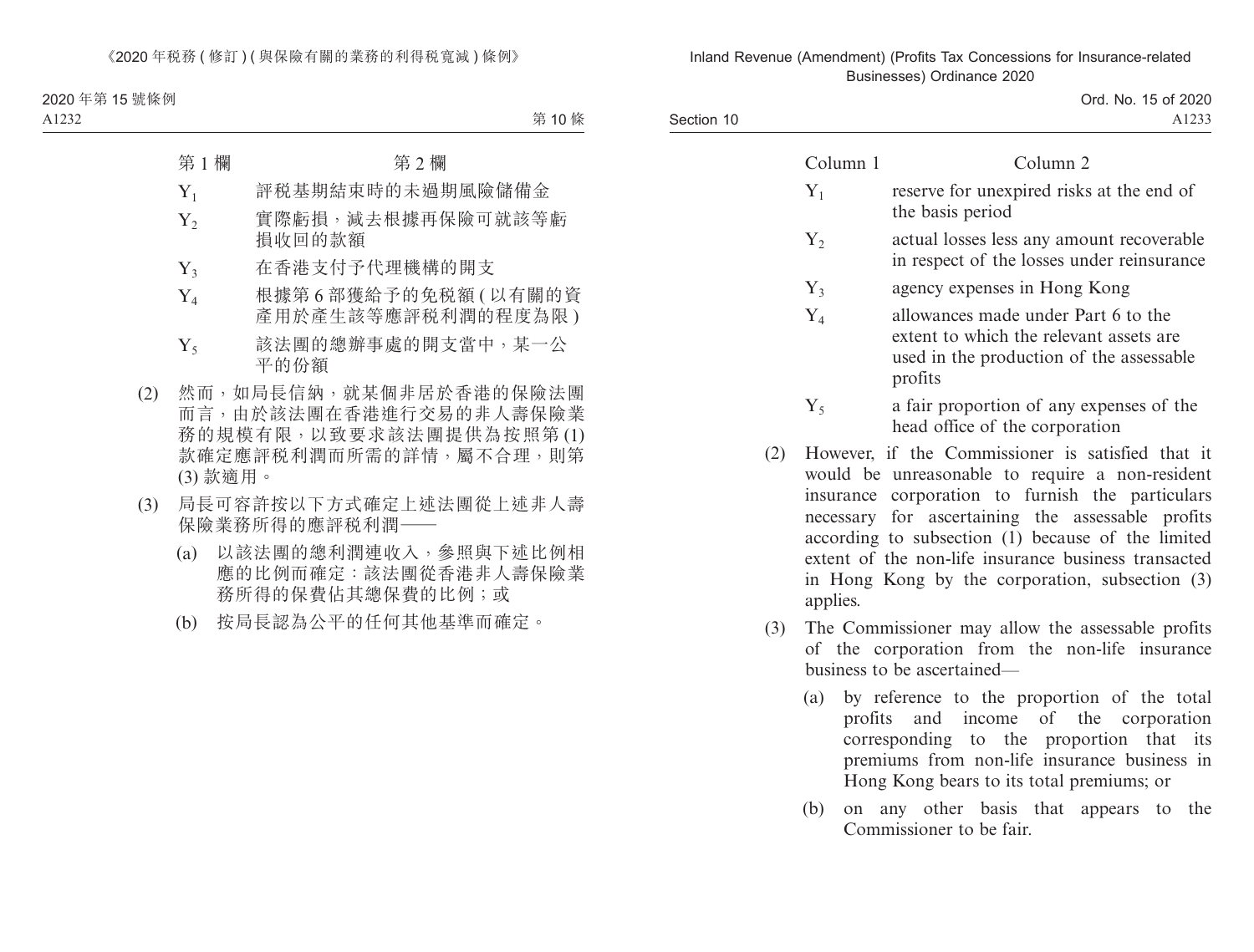|            | Ord. No. 15 of 2020 |
|------------|---------------------|
| Section 10 | A1235               |

(4) In this section—

*contract of insurance* (保險合約) has the meaning given by section  $14AB(1)$ :

*premiums from non-life insurance business in Hong Kong* (從 香港非人壽保險業務所得的保費) includes—

- (a) all premiums on contracts of insurance, other than life insurance, made in Hong Kong; and
- (b) all premiums on contracts of insurance, other than life insurance, the proposals for which were made to a corporation in Hong Kong;

*reserve for unexpired risks at the commencement of the basis period* (評稅基期開始時的未過期風險儲備金) means any reserve that—

- (a) is outstanding for the unexpired risks of the non-life insurance business at the commencement of the basis period for which the assessable profits are ascertained; and
- (b) is calculated at the percentage adopted by the corporation in relation to its operations as a whole for those unexpired risks;
- *reserve for unexpired risks at the end of the basis period* (評 稅基期結束時的未過期風險儲備金) means any reserve that—
	- (a) is set aside for the unexpired risks of the nonlife insurance business at the end of the basis period for which the assessable profits are ascertained; and
	- (b) is calculated at the percentage adopted by the corporation in relation to its operations as a whole for those unexpired risks.".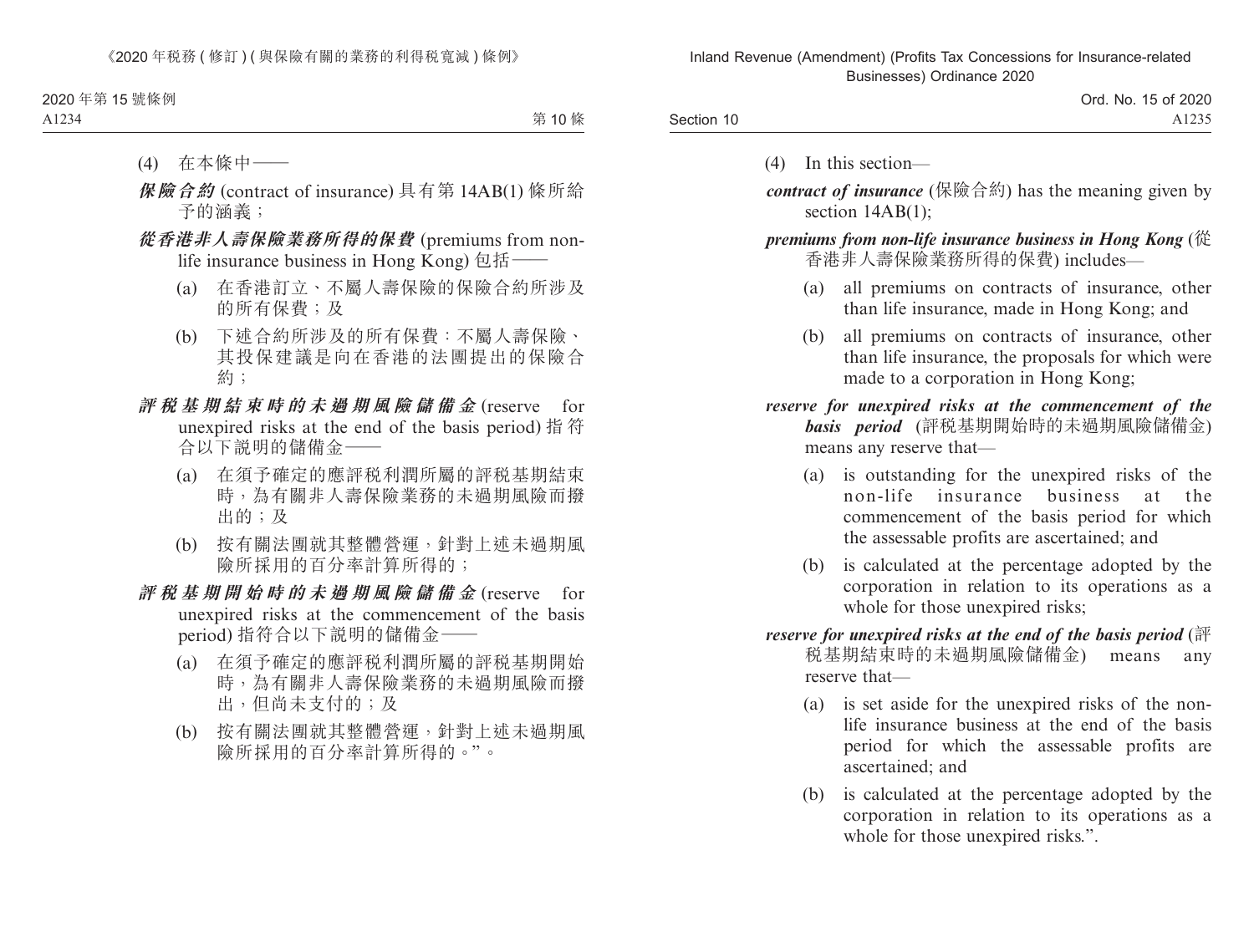**11. Section 23AA substituted** Section 23AA— **Repeal the section Substitute**

### "**23AA. Mutual insurance corporations**

- (1) For the purposes of this Part, a mutual insurance corporation is taken to carry on an insurance business.
- (2) The surplus from the insurance business is—
	- (a) to be ascertained in the way provided in sections 23, 23A, 23AB and 23AC for ascertaining assessable profits; and
	- (b) taken to be assessable profits chargeable to tax under section 14".

### **12. Sections 23AB and 23AC added**

After section 23AA—

**Add**

## "**23AB. Ascertainment of assessable profits: general reinsurance business or specified general insurance business of specified insurer**

(1) The assessable profits for any year of assessment of a specified insurer from a qualifying insurance business are ascertained in accordance with the formula—

 $P + X - Y$ 

where:  $P = P_1 - P_2$  $X = X_1 + X_2 + X_3$  $Y = Y_1 + Y_2 + Y_3 + Y_4 + Y_5$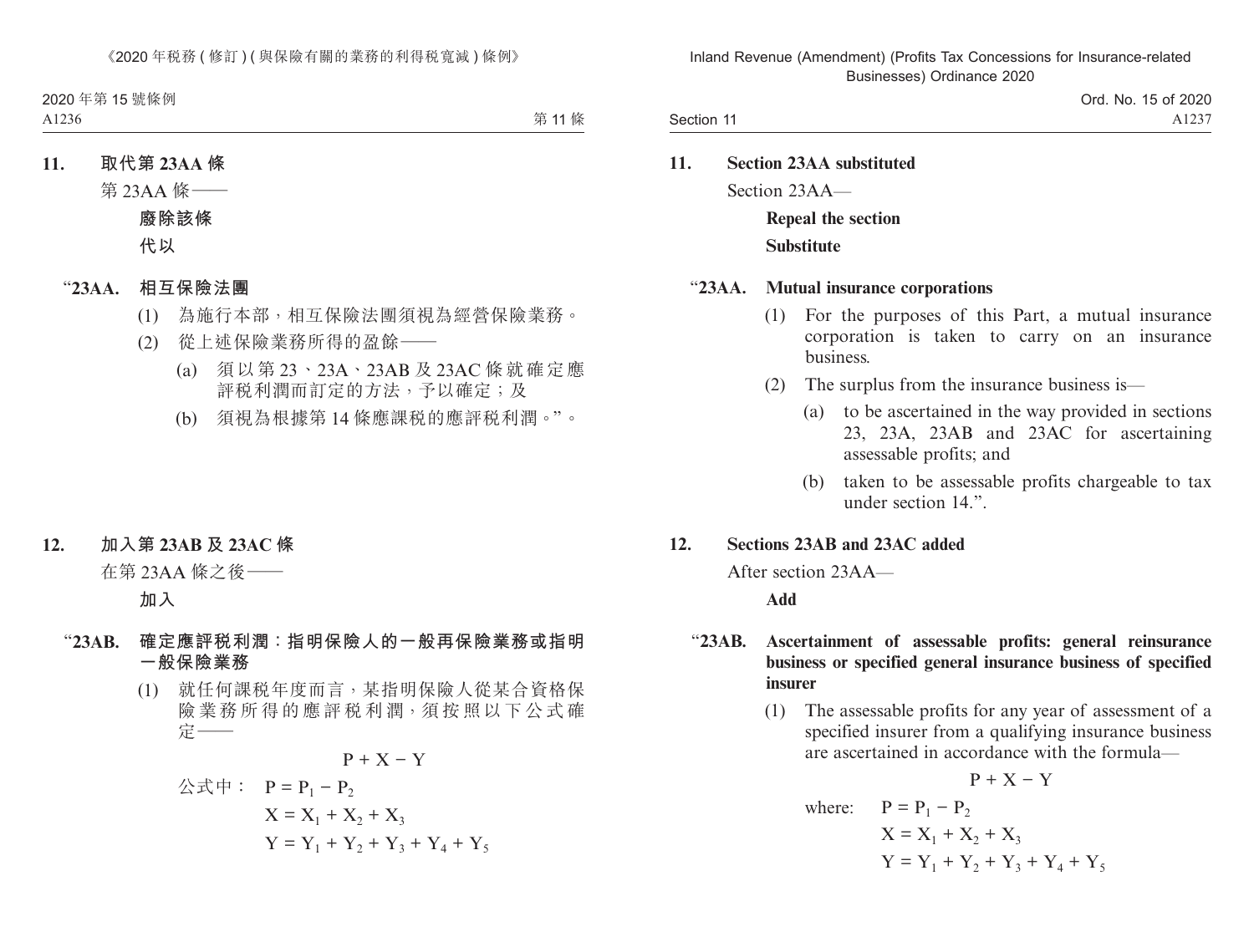|            | Ord. No. 15 of 2020 |
|------------|---------------------|
| Section 12 | A123                |

and where each variable set out in column 1 of the Table represents the amount of the item set out in column 2 of the Table opposite to it.

#### **Table**

| Column 1       | Column <sub>2</sub>                                                                                                                                            |
|----------------|----------------------------------------------------------------------------------------------------------------------------------------------------------------|
| $P_1$          | gross premiums from the qualifying<br>insurance business                                                                                                       |
| P <sub>2</sub> | the aggregate of any premiums from the<br>qualifying insurance business returned to<br>an insured and any premiums paid on<br>corresponding reinsurance        |
| $X_1$          | interest or other income arising in or<br>derived from Hong Kong attributable to<br>the qualifying insurance business                                          |
| $X_2$          | balancing charge to the extent to which<br>the relevant assets are used in the<br>production of the assessable profits, as<br>directed to be made under Part 6 |
| $X_3$          | reserve for unexpired risks at the<br>commencement of the basis period                                                                                         |
| $Y_1$          | reserve for unexpired risks at the end of<br>the basis period                                                                                                  |
| $Y_2$          | actual losses incurred for the qualifying<br>insurance business less any amount<br>recoverable in respect of the losses under<br>reinsurance                   |
| $Y_3$          | agency expenses in Hong Kong<br>attributable to the qualifying insurance                                                                                       |

business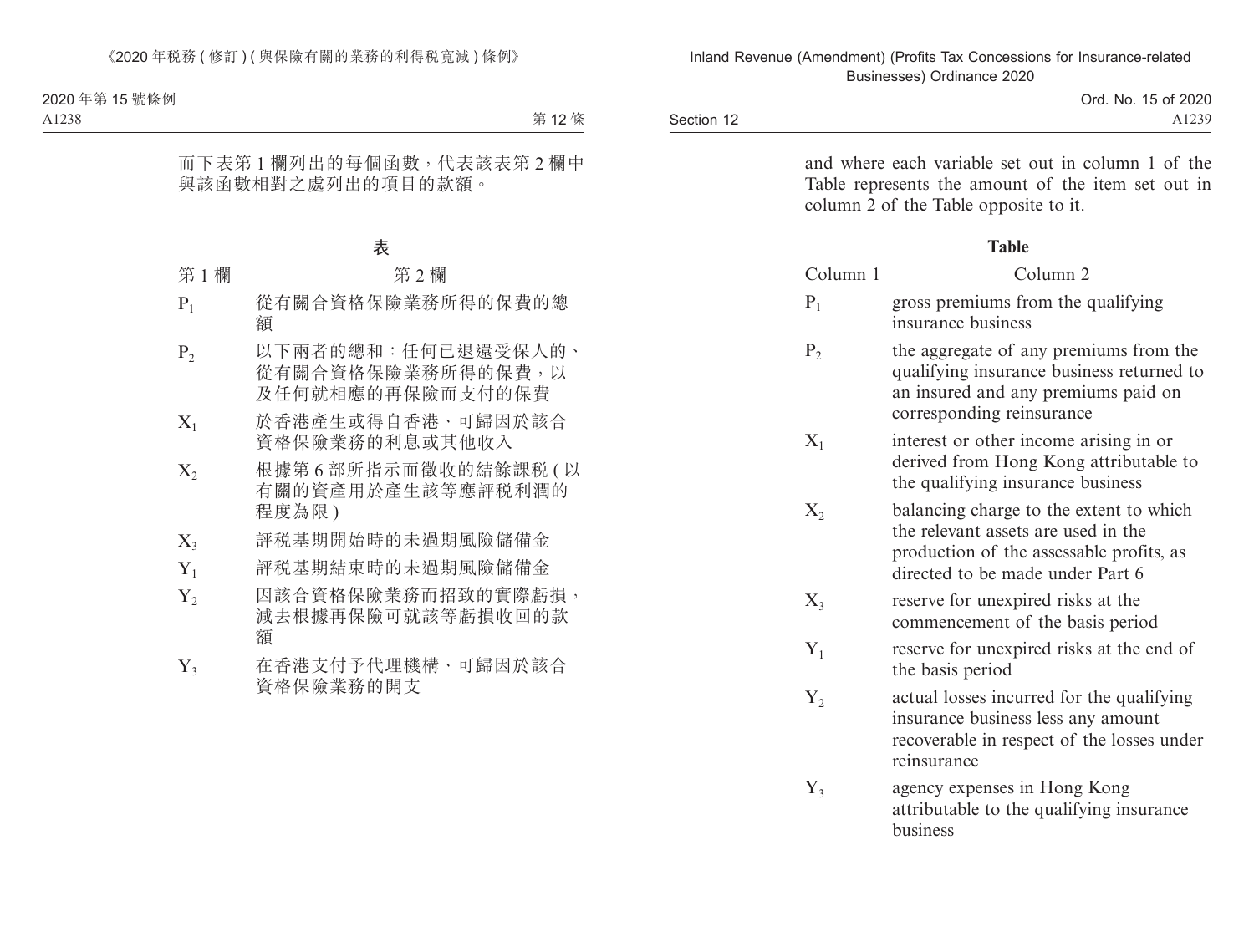Section 12

Ord. No. 15 of 2020 A1241

| allowances made under Part 6 to the<br>${\rm Y}_4$<br>extent to which the relevant assets are<br>used in the production of the assessable                                                                                                                                                                                                                                                          |  |
|----------------------------------------------------------------------------------------------------------------------------------------------------------------------------------------------------------------------------------------------------------------------------------------------------------------------------------------------------------------------------------------------------|--|
| profits                                                                                                                                                                                                                                                                                                                                                                                            |  |
| a fair proportion of any expenses of the<br>$Y_5$<br>head office of the specified insurer<br>attributable to the qualifying insurance<br><b>husiness</b>                                                                                                                                                                                                                                           |  |
| However, if the Commissioner is satisfied that it<br>(2)<br>would be unreasonable to require a non-resident<br>specified insurer to furnish the particulars necessary<br>for ascertaining the assessable profits according to<br>subsection (1) because of the limited extent of the<br>qualifying insurance business transacted in Hong<br>Kong by the specified insurer, subsection (3) applies. |  |
| The Commissioner may allow the assessable profits<br>(3)<br>from the qualifying insurance business of the<br>specified insurer to be ascertained-                                                                                                                                                                                                                                                  |  |
| by reference to the proportion of the total<br>(a)<br>profits and income of the specified insurer<br>corresponding to the proportion that its<br>premiums from the qualifying insurance<br>business bears to its total premiums; or                                                                                                                                                                |  |
| on any other basis that appears to the<br>(b)<br>Commissioner to be fair.                                                                                                                                                                                                                                                                                                                          |  |
| In this section-<br>(4)                                                                                                                                                                                                                                                                                                                                                                            |  |
| <i>contract of insurance</i> (保險合約) has the meaning given by<br>section $14AB(1)$ ;                                                                                                                                                                                                                                                                                                                |  |
| general reinsurance business (一般再保險業務) has the<br>meaning given by section $14AB(1)$ ;                                                                                                                                                                                                                                                                                                             |  |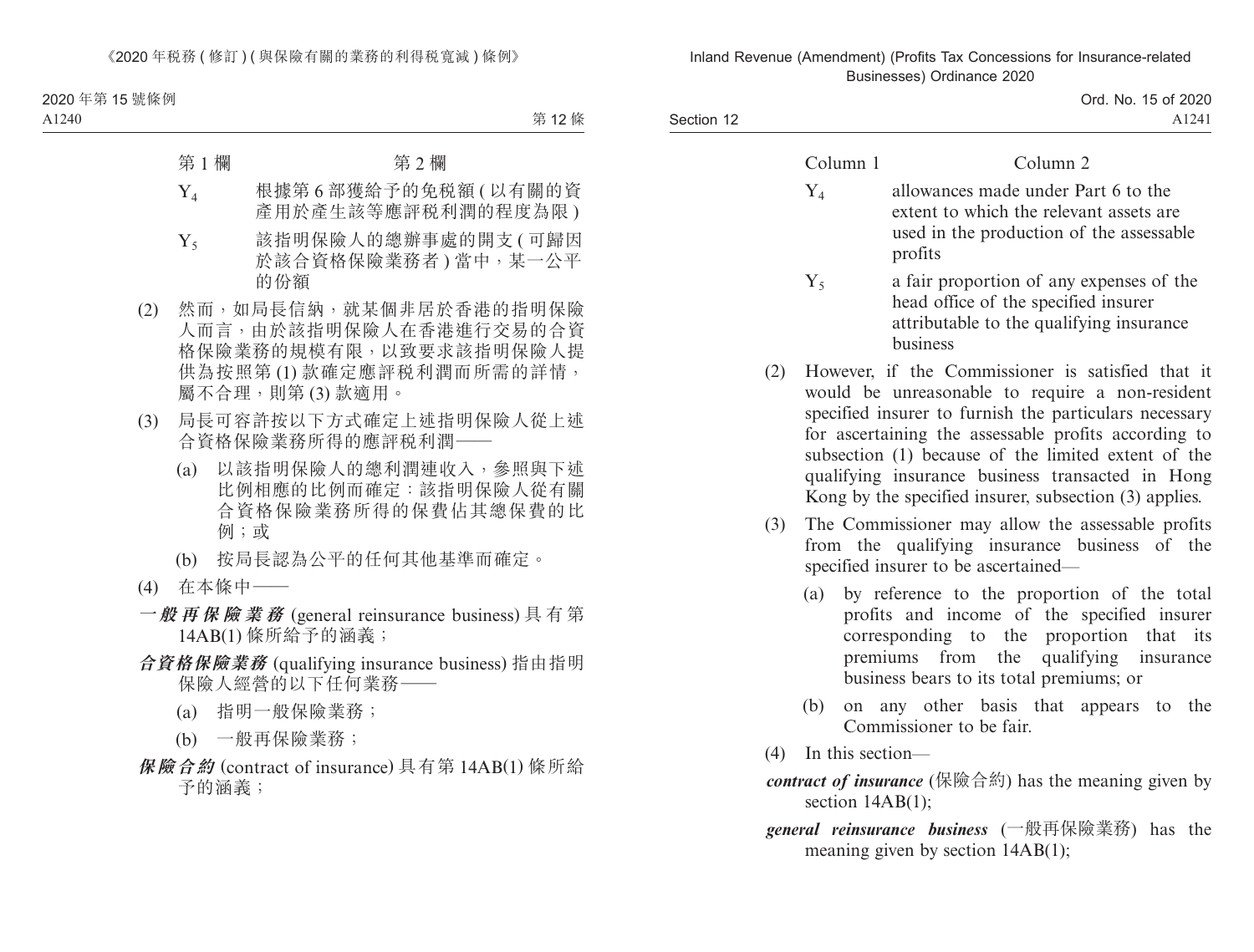> Ord. No. 15 of 2020 A1243

*premiums from the qualifying insurance business* (從有關合 資格保險業務所得的保費) includes—

- (a) all premiums on contracts of insurance of the qualifying insurance business made in Hong Kong; and
- (b) all premiums on contracts of insurance of the qualifying insurance business the proposals for which were made to a specified insurer in Hong Kong;
- *qualifying insurance business* (合資格保險業務) means any of the following businesses carried on by a specified insurer—
	- (a) specified general insurance business;
	- (b) general reinsurance business;
- *reserve for unexpired risks at the commencement of the basis period* (評稅基期開始時的未過期風險儲備金) means any reserve that—
	- (a) is outstanding for the unexpired risks of the qualifying insurance business at the commencement of the basis period for which the assessable profits are ascertained; and
	- (b) is calculated at the percentage adopted by the specified insurer in relation to its operations as a whole for those unexpired risks;
- *reserve for unexpired risks at the end of the basis period* (評 稅基期結束時的未過期風險儲備金) means any reserve that—
	- (a) is set aside for the unexpired risks of the qualifying insurance business at the end of the basis period for which the assessable profits are ascertained; and

Section 12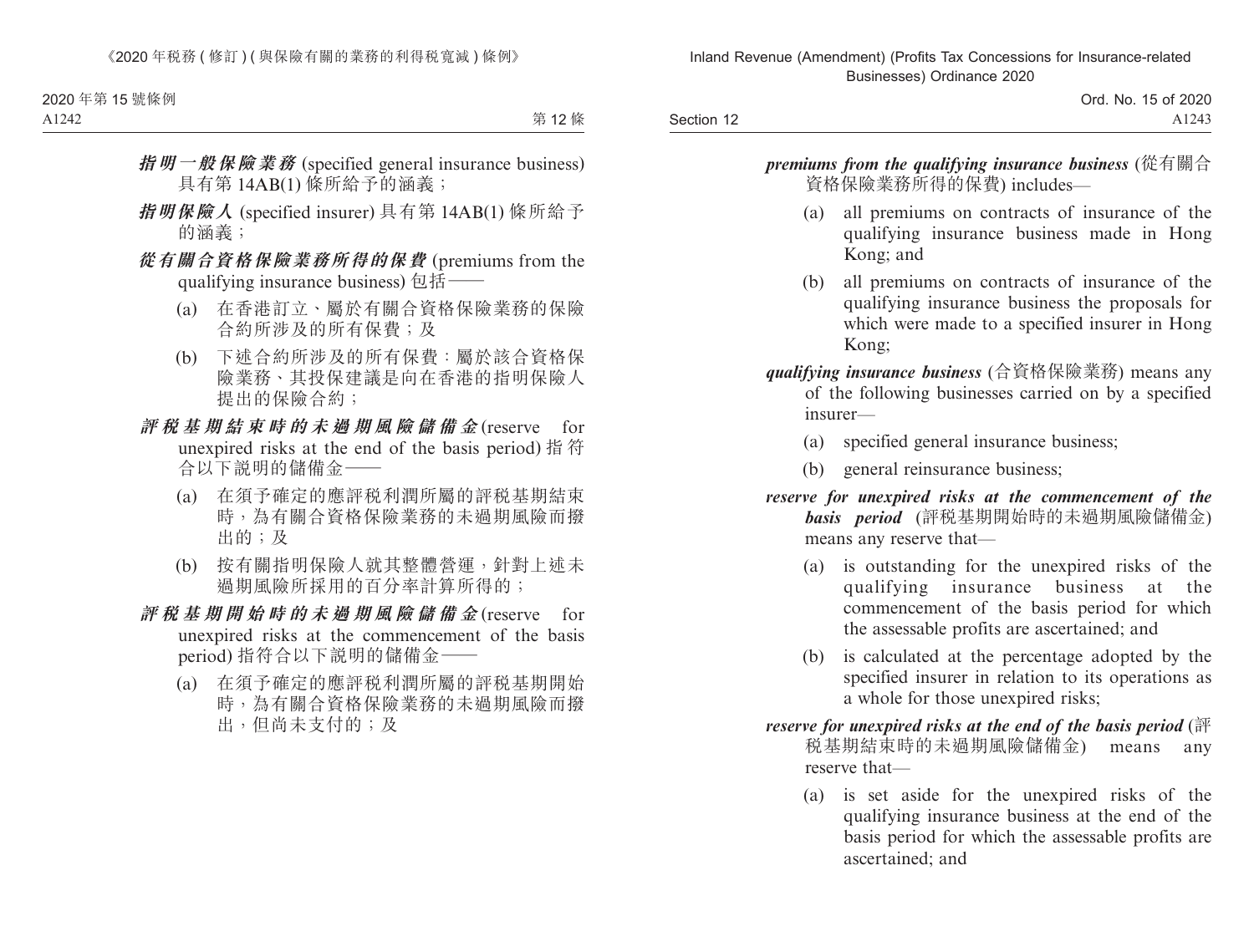- (b) is calculated at the percentage adopted by the specified insurer in relation to its operations as a whole for those unexpired risks;
- *specified general insurance business* (指明一般保險業務) has the meaning given by section 14AB(1);
- *specified insurer* (指明保險人) has the meaning given by section 14AB(1).

## **23AC. Ascertainment of assessable profits under section 23AB: Commissioner's powers to exclude or apportion certain sums**

- (1) For the purposes of section 23AB, if the Commissioner is of the opinion that any part of the investment fund or shareholders' fund of a specified insurer is not required to support a qualifying insurance business of the specified insurer, the Commissioner may exercise the power under subsection (3)(a).
- (2) For the purposes of this section or section 23AB, if the Commissioner is of the opinion that an item of allowance, balancing charge, expenditure, gain, income or profit falls to be apportioned between the qualifying insurance business and other businesses of the specified insurer, the Commissioner may exercise the power under subsection (3)(b).
- (3) The Commissioner may—
	- (a) for the purposes of subsection (1)—exclude from the total interest, profits or other income of the qualifying insurance business, a portion of the income, gains or profits derived from the funds referred to in that subsection, as the Commissioner considers reasonable in the circumstances; and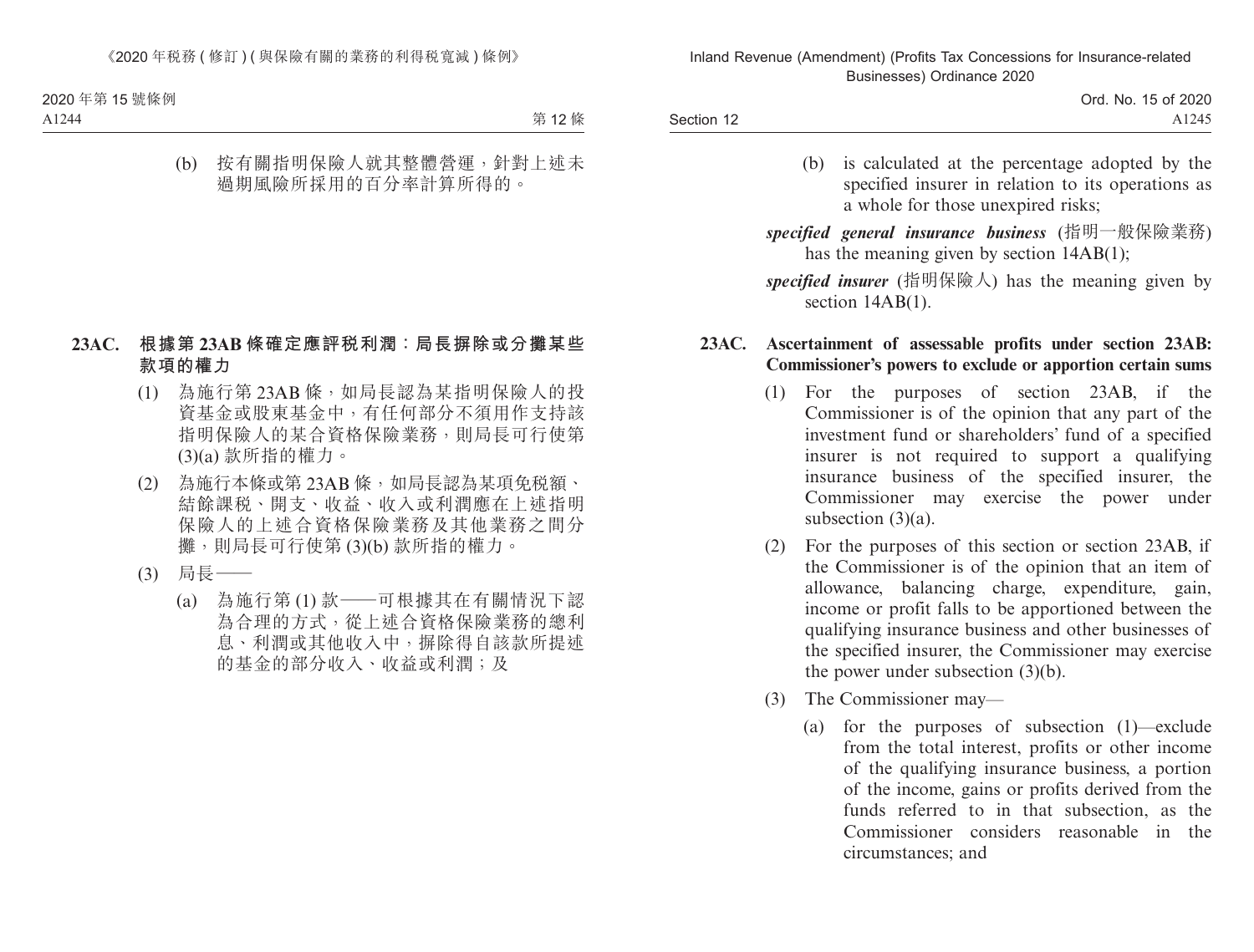Section 13

- (b) for the purposes of subsection (2)—apportion an item referred to in that subsection as the Commissioner considers reasonable in the circumstances.
- (4) In this section—
- *qualifying insurance business* (合資格保險業務) has the meaning given by section 23AB(4);
- *specified insurer* (指明保險人) has the meaning given by section  $14AB(1)$ .".
- **13. Section 26AB amended (threshold requirements relating to concession condition provisions)**

Section  $26AB(1)(a)$ —

**Repeal**

" $or$  (b)"

**Substitute**

", (b), (c) or  $(d)$ ".

**14. Section 63H amended (amount of provisional profits tax)**

Section 63H(1D)—

**Repeal** " $14B(2)(a)$ " **Substitute** " $14B(2)(b)$ ".

**15. Section 89 amended (transitional provisions)**

After section 89(24)—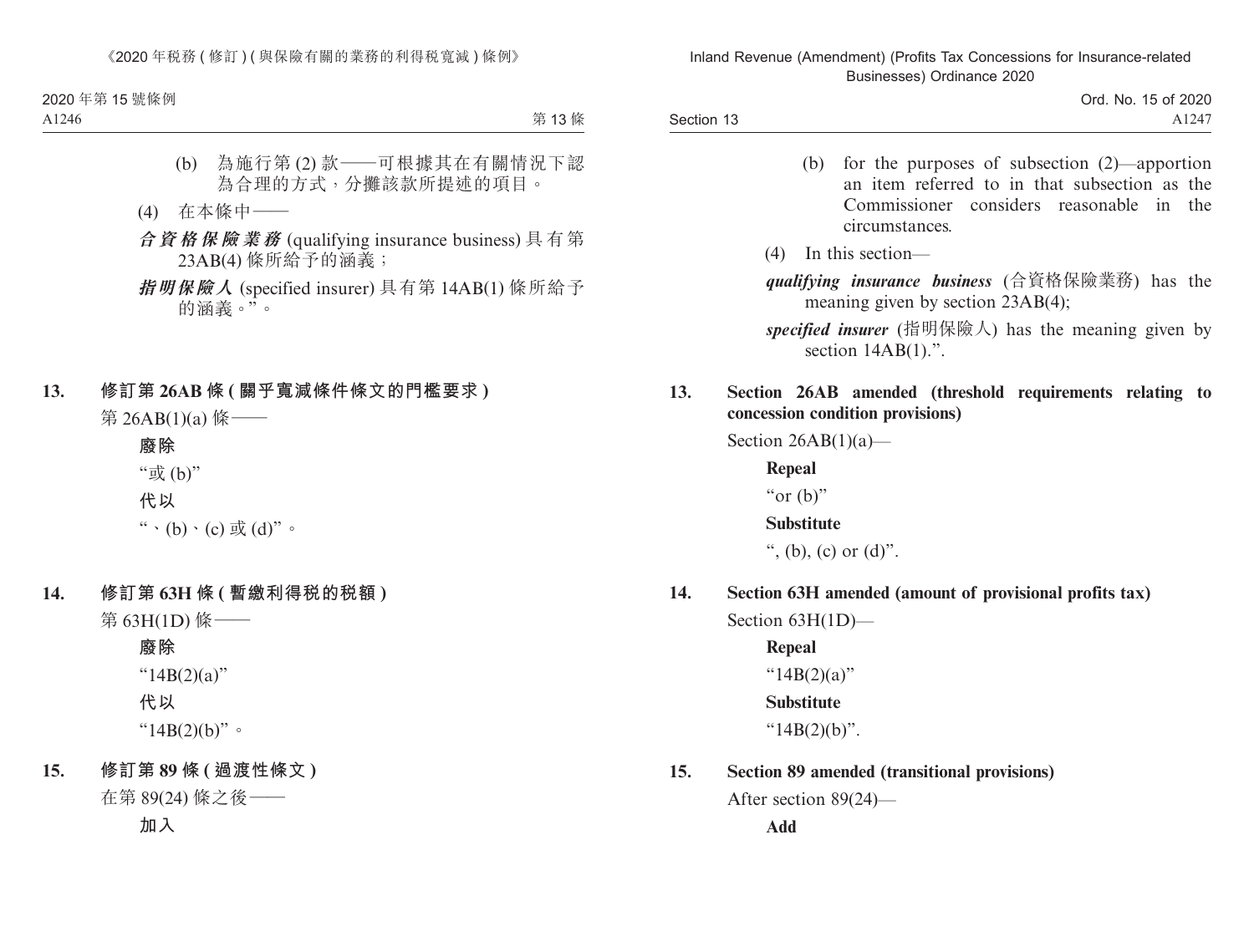Section 16 Ord. No. 15 of 2020 A1249

> "(25) Schedule 50 sets out transitional provisions that have effect for the purposes of the amendments to this Ordinance made by the Inland Revenue (Amendment) (Profits Tax Concessions for Insurance-related Businesses) Ordinance 2020 (15 of  $2020$ ).".

### **16. Schedule 1 amended (standard rate)**

Schedule 1—

**Repeal** "19CA(4)]" **Substitute** "19CA]".

**17. Schedules 49 and 50 added**

After Schedule 48—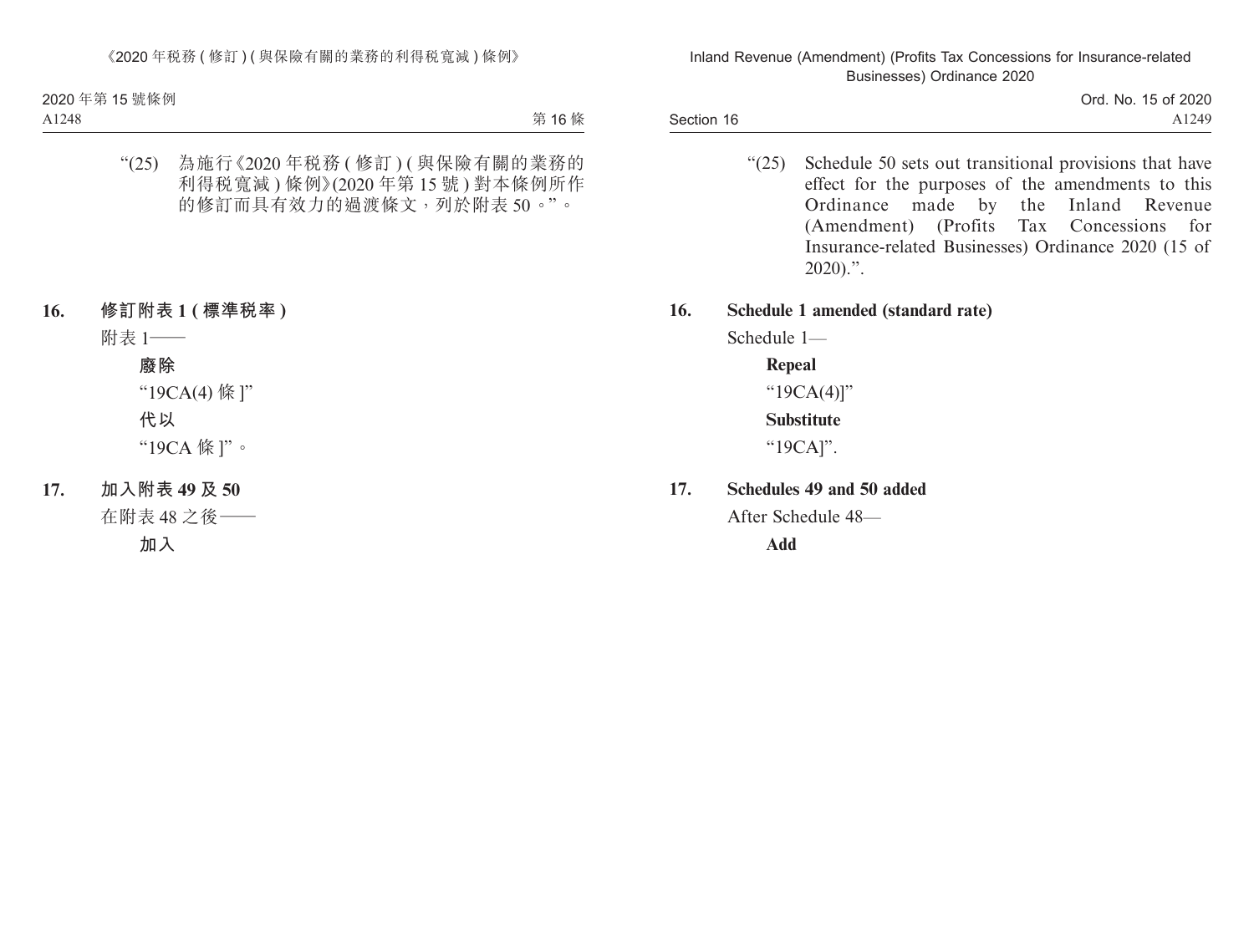Ord. No. 15 of 2020 A1251

# "**Schedule 49**

[s. 14AB]

# **Specified Risks and Liabilities for Definition of** *Specified General Insurance Business* **in Section 14AB**

| Column 1 | Column 2                                | Column 3                                                                                                                                                                                                                                                                                       |
|----------|-----------------------------------------|------------------------------------------------------------------------------------------------------------------------------------------------------------------------------------------------------------------------------------------------------------------------------------------------|
| Item     | Risks and<br>liabilities                | Description                                                                                                                                                                                                                                                                                    |
| 1.       | Health risk                             | The risk of loss to a person<br>attributable to sickness or infirmity.                                                                                                                                                                                                                         |
| 2.       | Mortgage<br>guarantee risk              | The risk of loss to a mortgage loan<br>provider arising from any default in<br>payment by a mortgagor in respect<br>of a mortgage loan for property.                                                                                                                                           |
| 3.       | Motor vehicle<br>damage risk            | The risk of loss of or damage to<br>vehicles used on land, including<br>motor vehicles but excluding<br>railway rolling stock, or the risk of<br>damage arising out of or in<br>connection with the use of motor<br>vehicles on land, including third-<br>party risks and carrier's liability. |
| 4.       | Employees'<br>compensation<br>liability | The liability of an employer to pay<br>compensation for the injury by<br>accident or for the death of an<br>employee that arises out of and in<br>the course of employment.                                                                                                                    |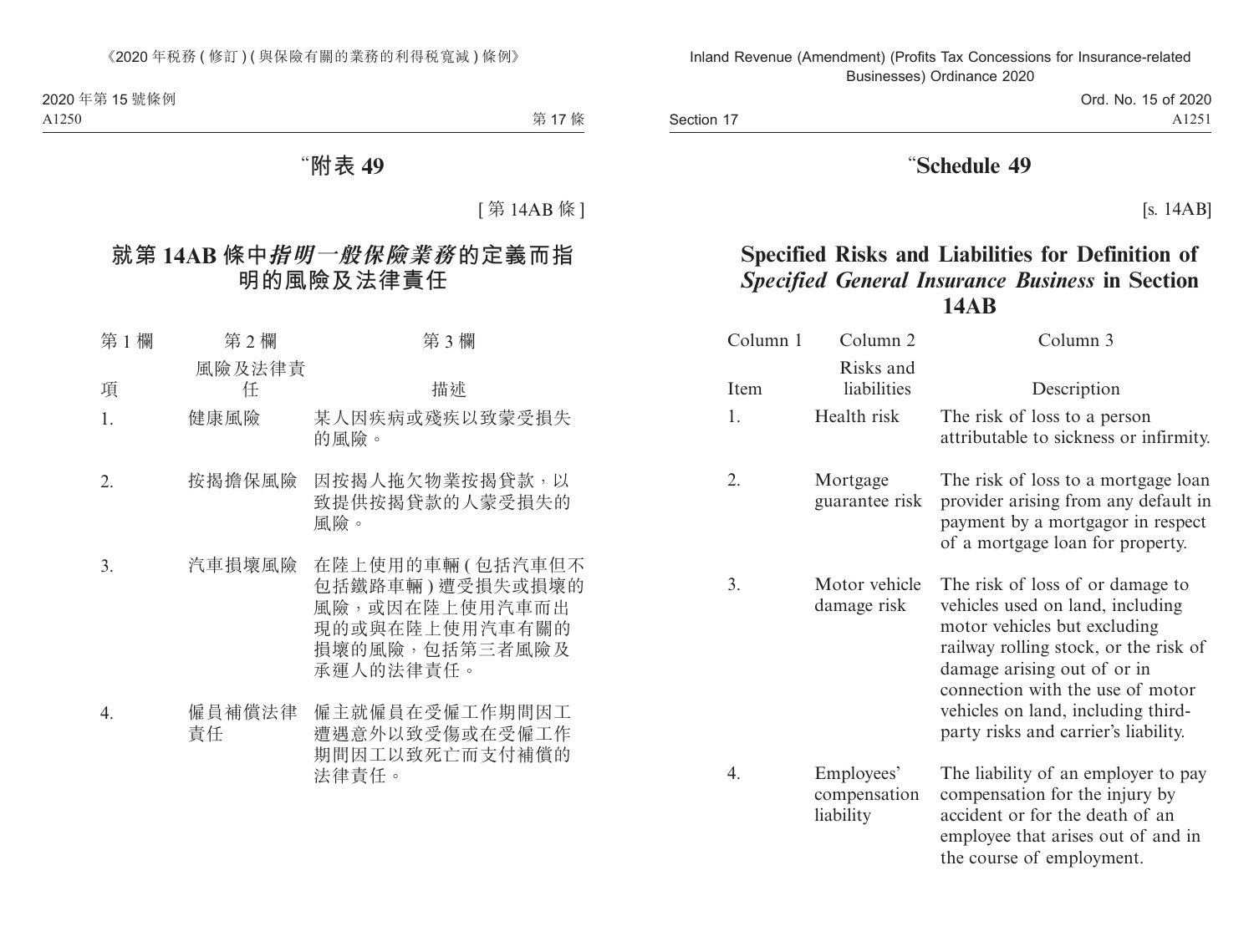> Ord. No. 15 of 2020 A1253

| Column 1 | Column 2                                           | Column 3                                                                                                                                                                                                                                                                                                         |
|----------|----------------------------------------------------|------------------------------------------------------------------------------------------------------------------------------------------------------------------------------------------------------------------------------------------------------------------------------------------------------------------|
| Item     | Risks and<br>liabilities                           | Description                                                                                                                                                                                                                                                                                                      |
| 5.       | Owners'<br>corporation<br>third-party<br>liability | The liability of a corporation of<br>the owners of flats in a multi-storey<br>building, insofar as the liability<br>relates to the common parts of the<br>building or the property of the<br>corporation, that is incurred by the<br>corporation in respect of the death<br>of, or bodily injury to, any person. |

**Schedule 50**

 $[s. 89(25)]$ 

# **Transitional Provisions for Inland Revenue (Amendment) (Profits Tax Concessions for Insurance-related Businesses) Ordinance 2020**

1. In this Schedule—

Section 17

*commencement date* (生效日期) means the date on which the Inland Revenue (Amendment) (Profits Tax Concessions for Insurance-related Businesses) Ordinance 2020 (15 of 2020) comes into operation.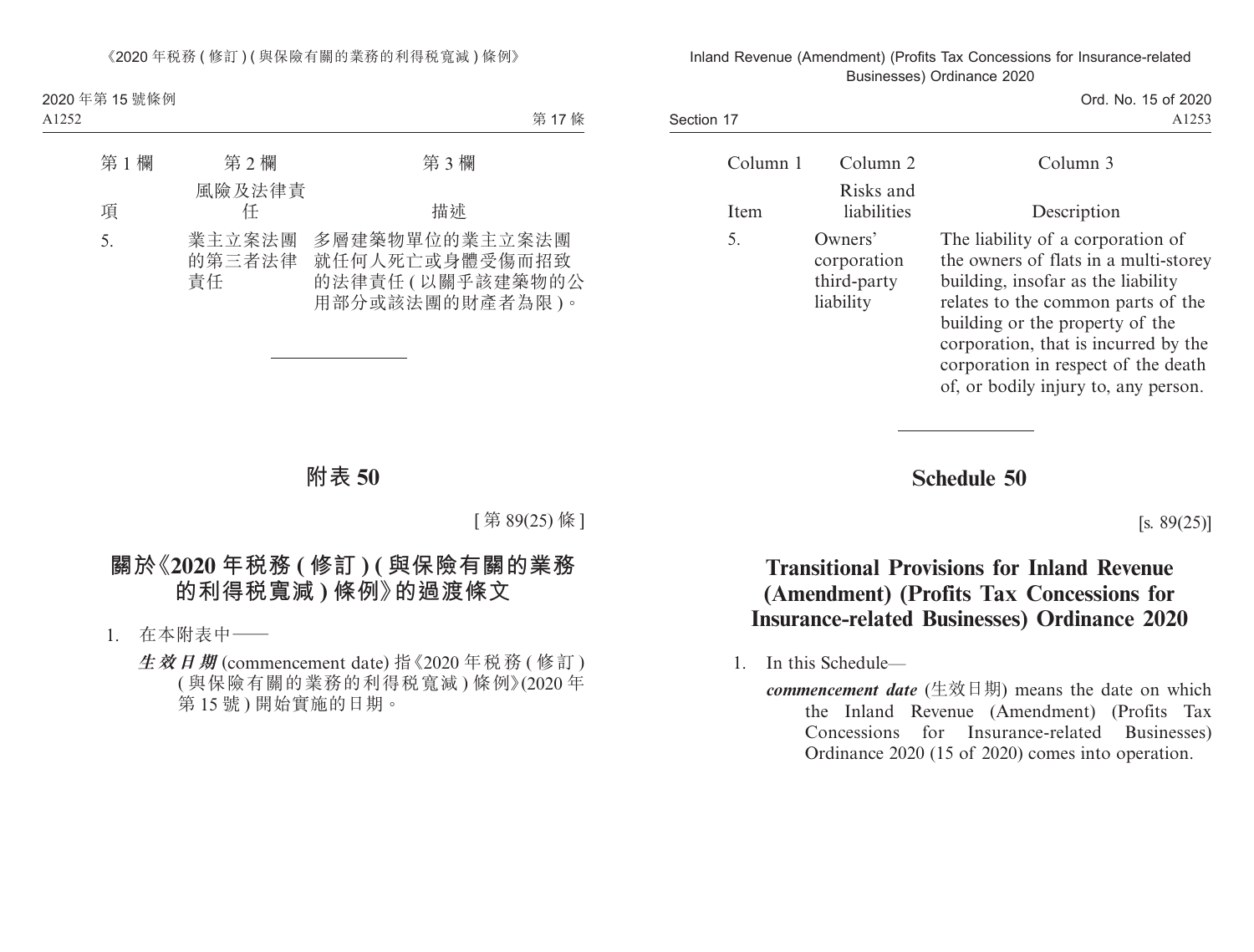Section 17

Ord. No. 15 of 2020 A1255

2. In computing the assessable profits of a corporation that fall within section  $14B(1)(c)$  or (d), sums received by or accrued to the corporation before the commencement date are not to be taken into account.".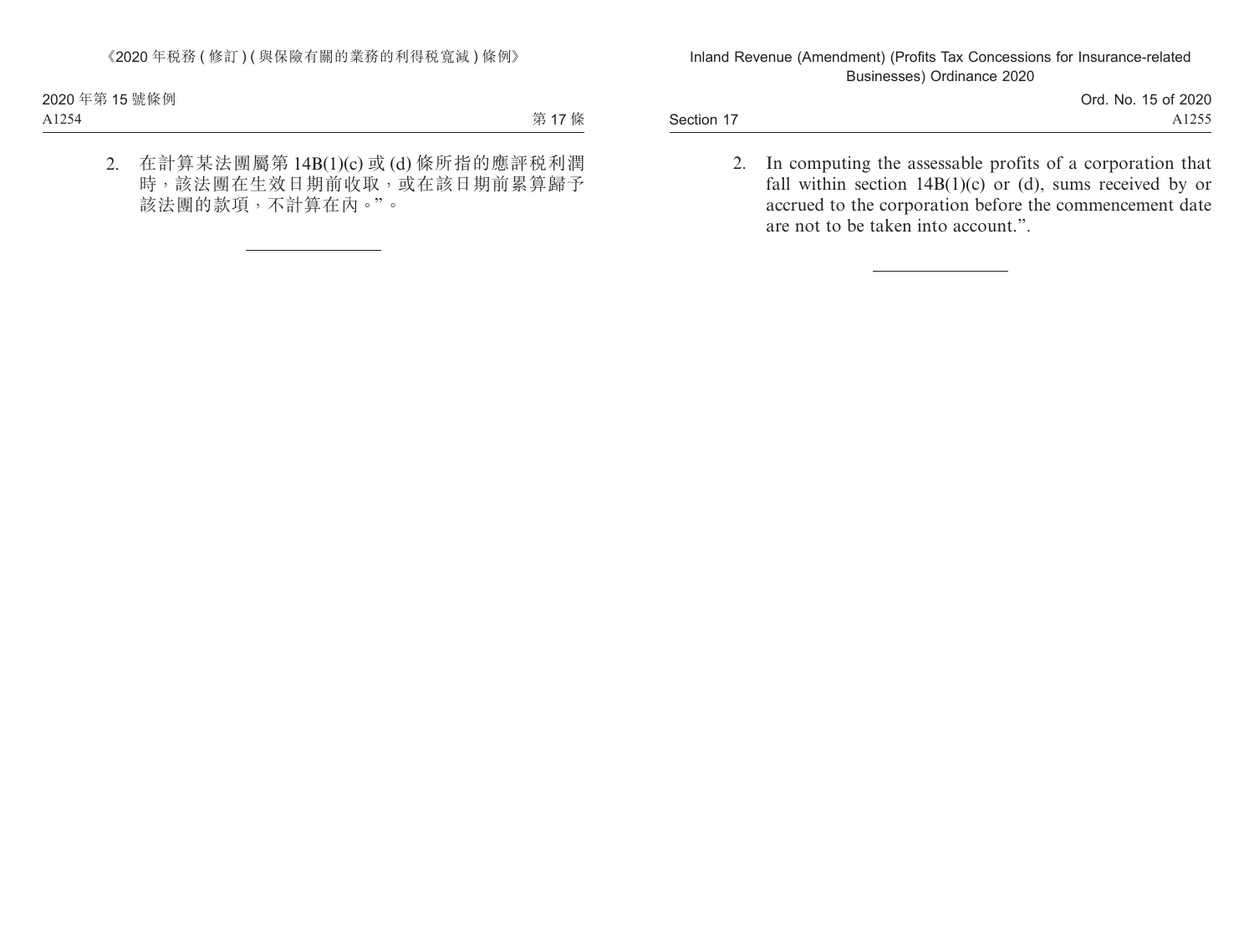| Schedule  |  |
|-----------|--|
| Section 1 |  |

# **Schedule**

[s. 2]

# **Addition of Division and Subdivision Headings to Part 4 of Inland Revenue Ordinance**

**1. Part 4, Division 1 heading added** Before section 14— **Add**

"**Division 1—Charge of Profits Tax**".

**2. Part 4, headings added**

Before section 14A—

**Add**

# "**Division 2—Profits Tax Concessions**

# **Subdivision 1—Qualifying Debt Instruments**".

**3. Part 4, Division 2, Subdivision 2 heading added** Before section 14AB—

**Add**

"**Subdivision 2—Qualifying Insurance Business and Insurance Brokerage Business**".

**4. Part 4, Division 2, Subdivision 3 heading added** Before section 14C—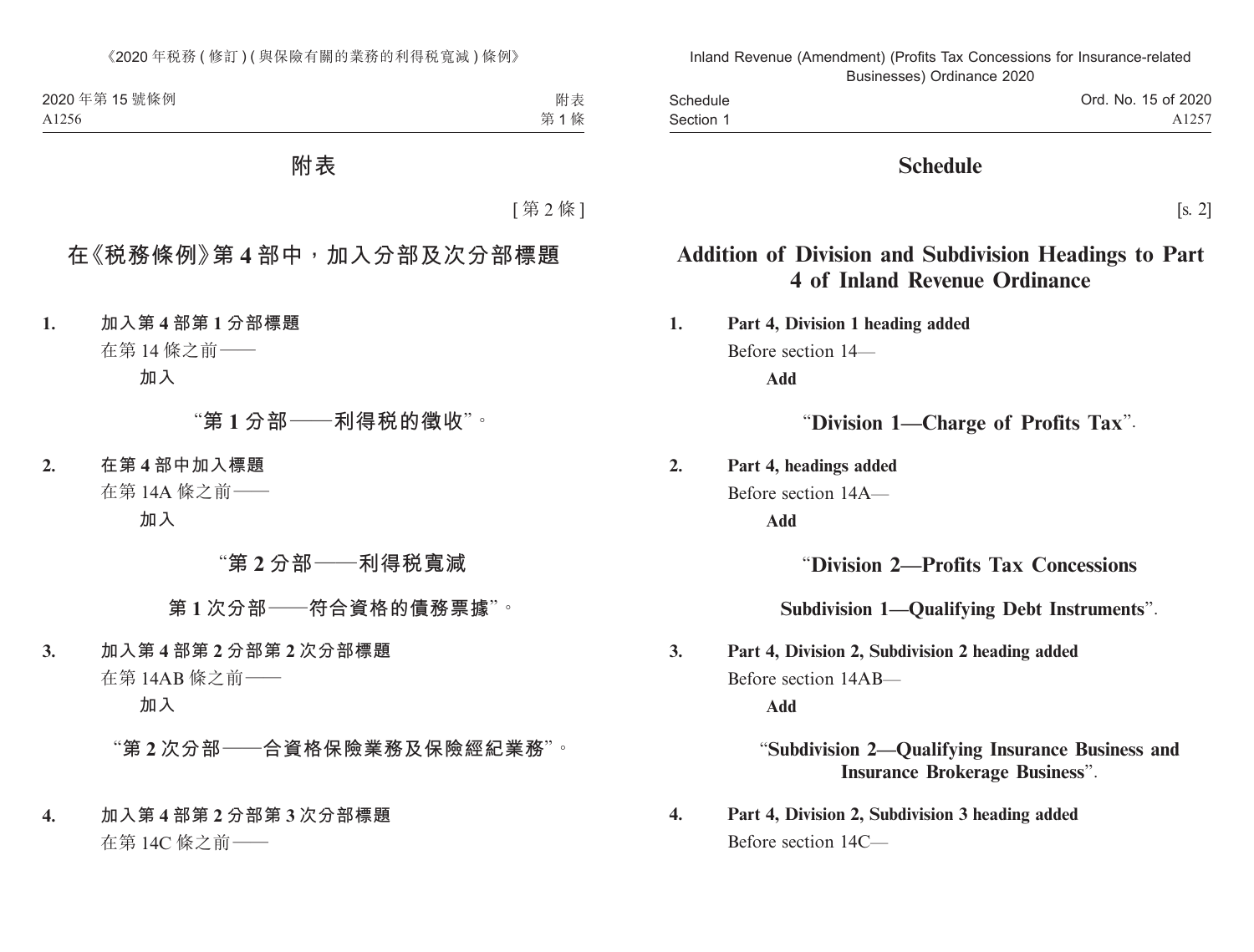| Schedule  | Ord. No. 15 of 2020 |
|-----------|---------------------|
| Section 5 | A <sub>1259</sub>   |
|           |                     |

**Add**

## "**Subdivision 3—Qualifying Corporate Treasury Centre**".

## **5. Part 4, Division 2, Subdivision 4 heading added** Before section 14G—

**Add**

"**Subdivision 4—Aircraft Leasing**".

**6. Part 4, Division 2, Subdivision 5 heading added** Before section 14O—

**Add**

"**Subdivision 5—Ship Leasing**".

**7. Part 4, Division 3 heading added** Before section 15— **Add**

## "**Division 3—Trading Receipts, Trading Stock, Stock Borrowing and Lending, etc.**".

**8. Part 4, headings added** Before section 16—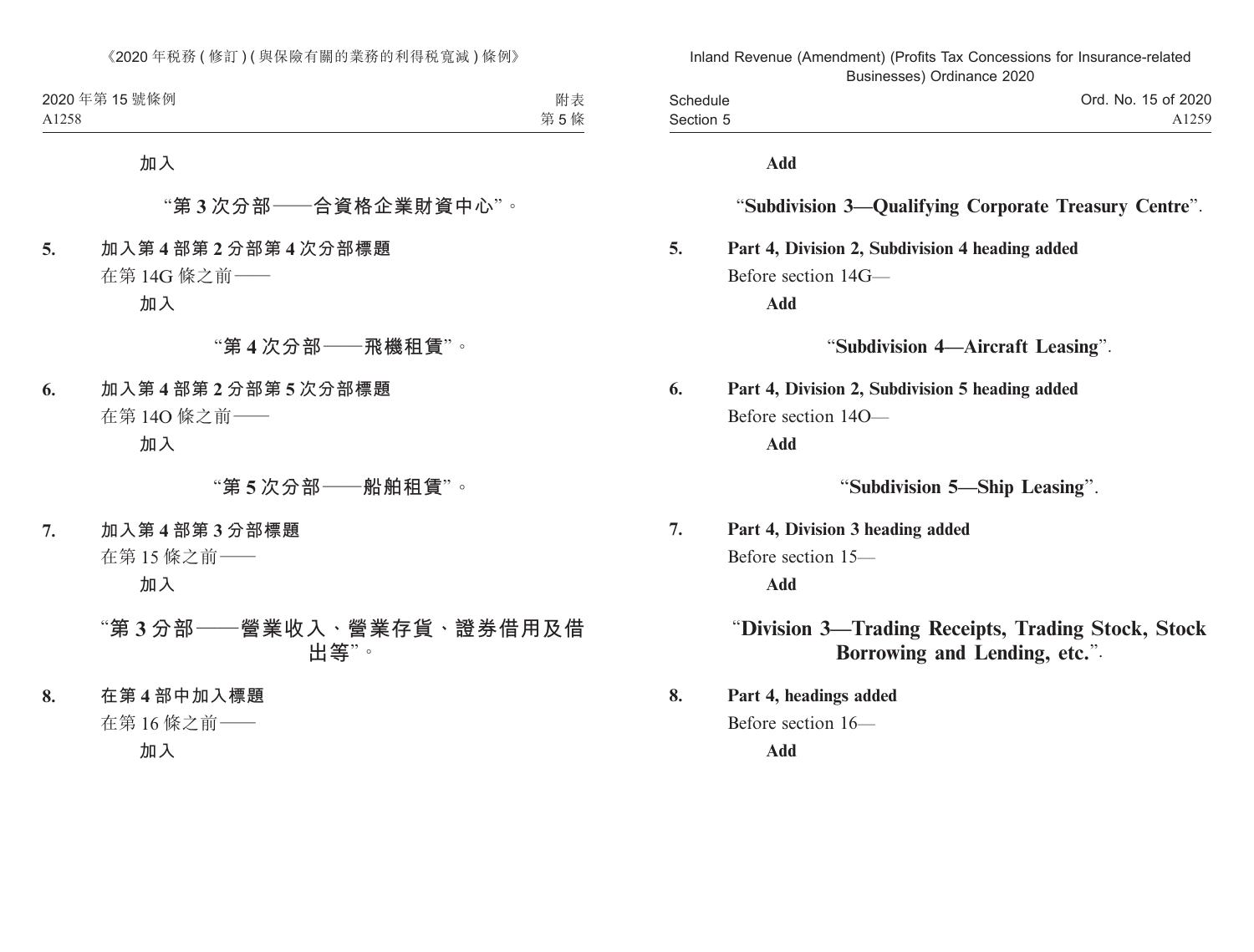| Schedule  |  |
|-----------|--|
| Section 9 |  |

"**Division 4—Deductions**

**Subdivision 1—Preliminary**".

**9. Part 4, Division 4, Subdivision 2 heading added** Before section 16A—

**Add**

## "**Subdivision 2—Contributions to Approved Retirement Schemes**".

**10. Part 4, Division 4, Subdivision 3 heading added** Before section 16B— **Add**

> "**Subdivision 3—Expenditures on R&D Activities and Payments for Technical Education**".

**11. Part 4, Division 4, Subdivision 4 heading added** Before section 16D—

**Add**

"**Subdivision 4—Approved Charitable Donations**".

**12. Part 4, Division 4, Subdivision 5 heading added** Before section 16E—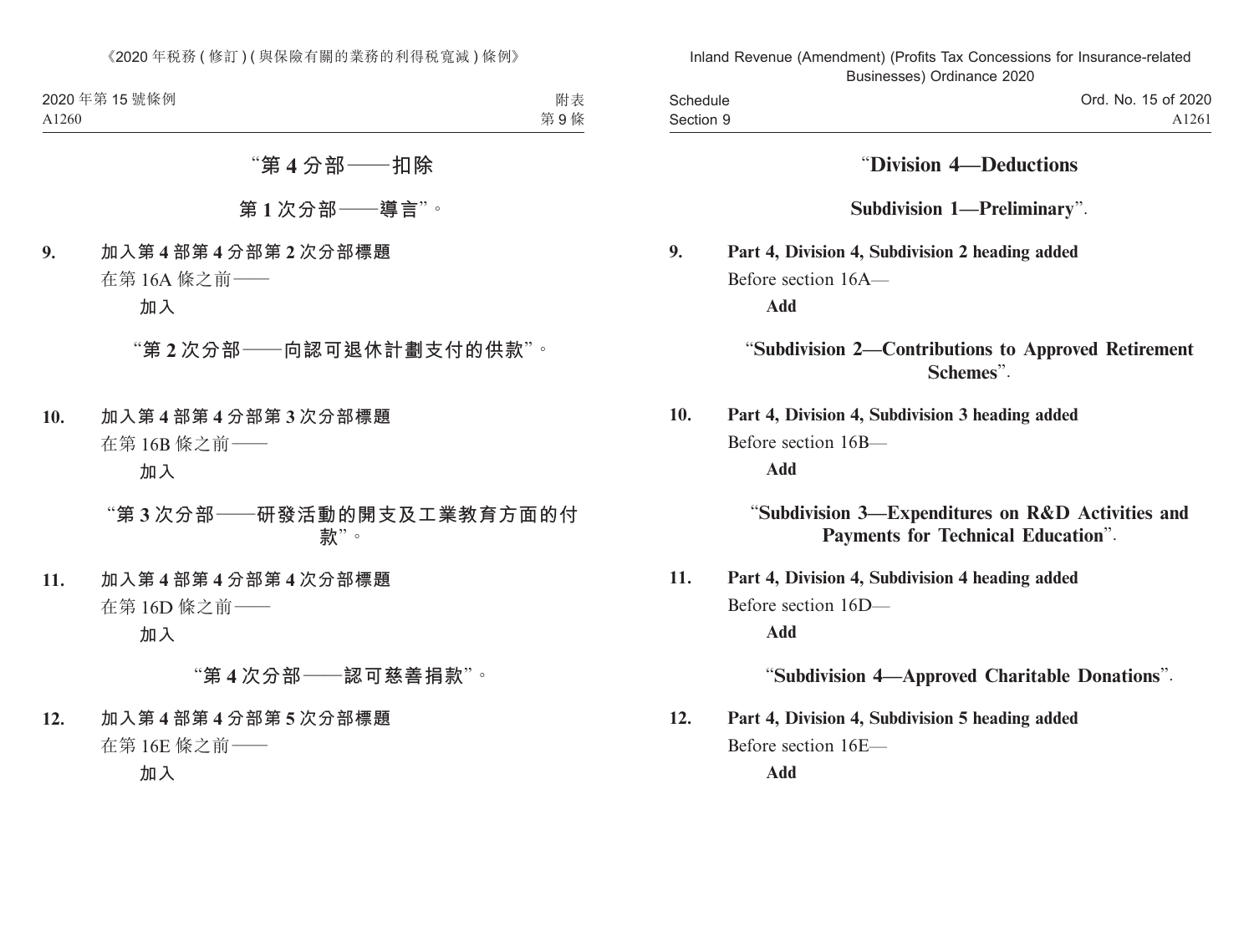| Schedule   |  |
|------------|--|
| Section 13 |  |

## "**Subdivision 5—Purchase and Sale of Patent or Intellectual Property Rights**".

**13. Part 4, Division 4, Subdivision 6 heading added** Before section 16F—

**Add**

"**Subdivision 6—Expenditure on Building Refurbishment and Prescribed Fixed Assets**".

**14. Part 4, Division 4, Subdivision 7 heading added** Before section 16H—

**Add**

## "**Subdivision 7—Expenditure on Environmental Protection Facilities**".

**15. Part 4, Division 4, Subdivision 8 heading added** Before section 17—

**Add**

"**Subdivision 8—Non-deductible Expenditure**".

**16. Part 4, Division 5 heading added** Before section 17A—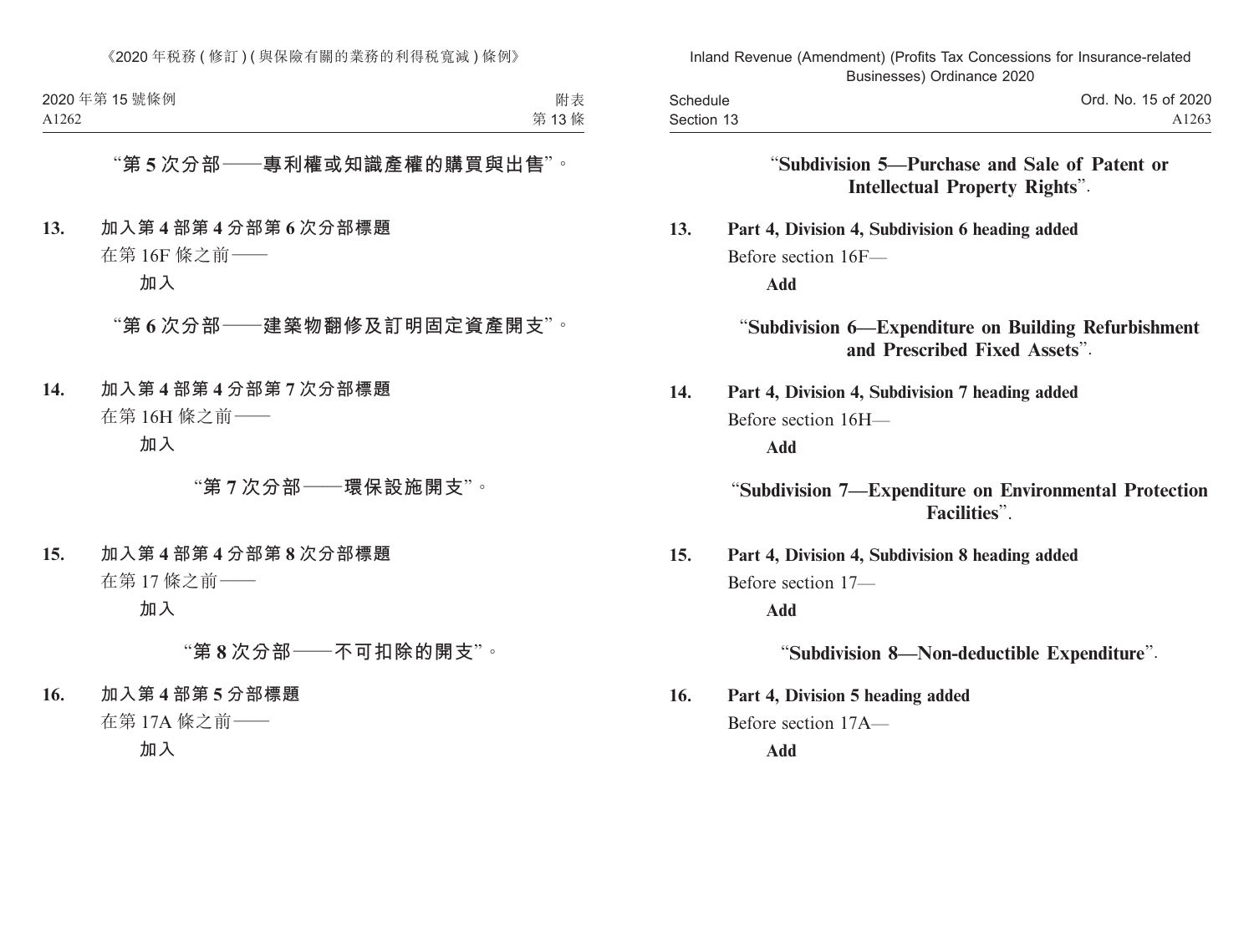**Schedule** Section 17

# "**Division 5—Treatment of Regulatory Capital Securities**".

**17. Part 4, Division 6 heading added** Before section 18— **Add**

## "**Division 6—Basis Period and Computation of Assessable Profits**".

**18. Part 4, Division 7 heading added** Before section 18G—

**Add**

"**Division 7—Treatment of Financial Instruments**".

**19. Part 4, Division 8 heading added** Before section 19— **Add**

"**Division 8—Treatment of Losses**".

**20. Part 4, headings added** After section 19E—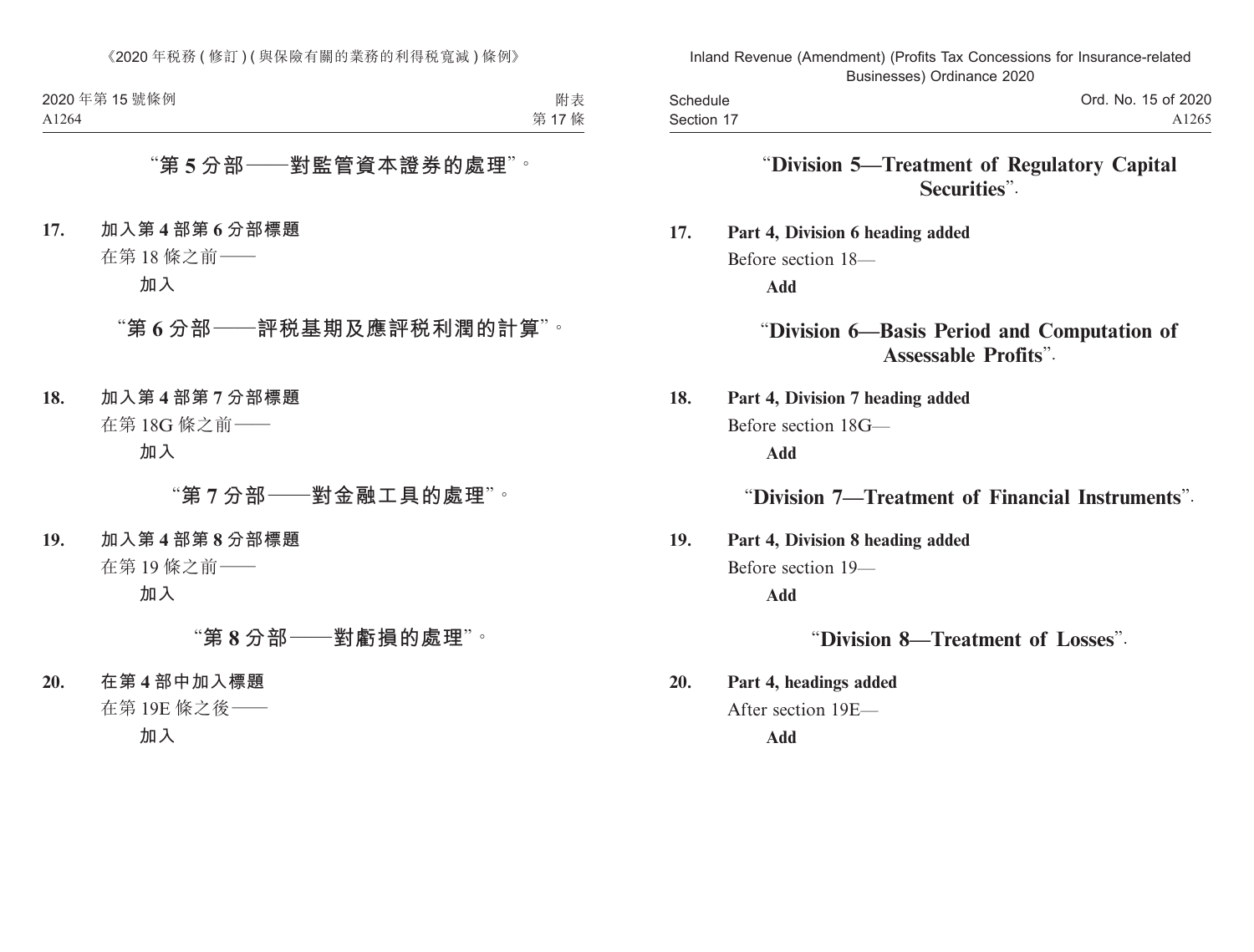## "**Division 9—Non-resident Persons, Funds, etc.**

**Subdivision 1—Agent of Non-resident Persons**".

**21. Part 4, Division 9, Subdivision 2 heading added** Before section 20AB—

**Add**

"**Subdivision 2—Non-resident Persons**".

**22. Part 4, Division 9, Subdivision 3 heading added** After section 20AF—

**Add**

"**Subdivision 3—Funds**".

**23. Part 4, Division 9, Subdivision 4 heading added** Before section 20B—

**Add**

"**Subdivision 4—Persons Chargeable in respect of Certain Profits of Non-resident Persons**".

**24. Part 4, Division 9, Subdivision 5 heading added** Before section 21— **Add**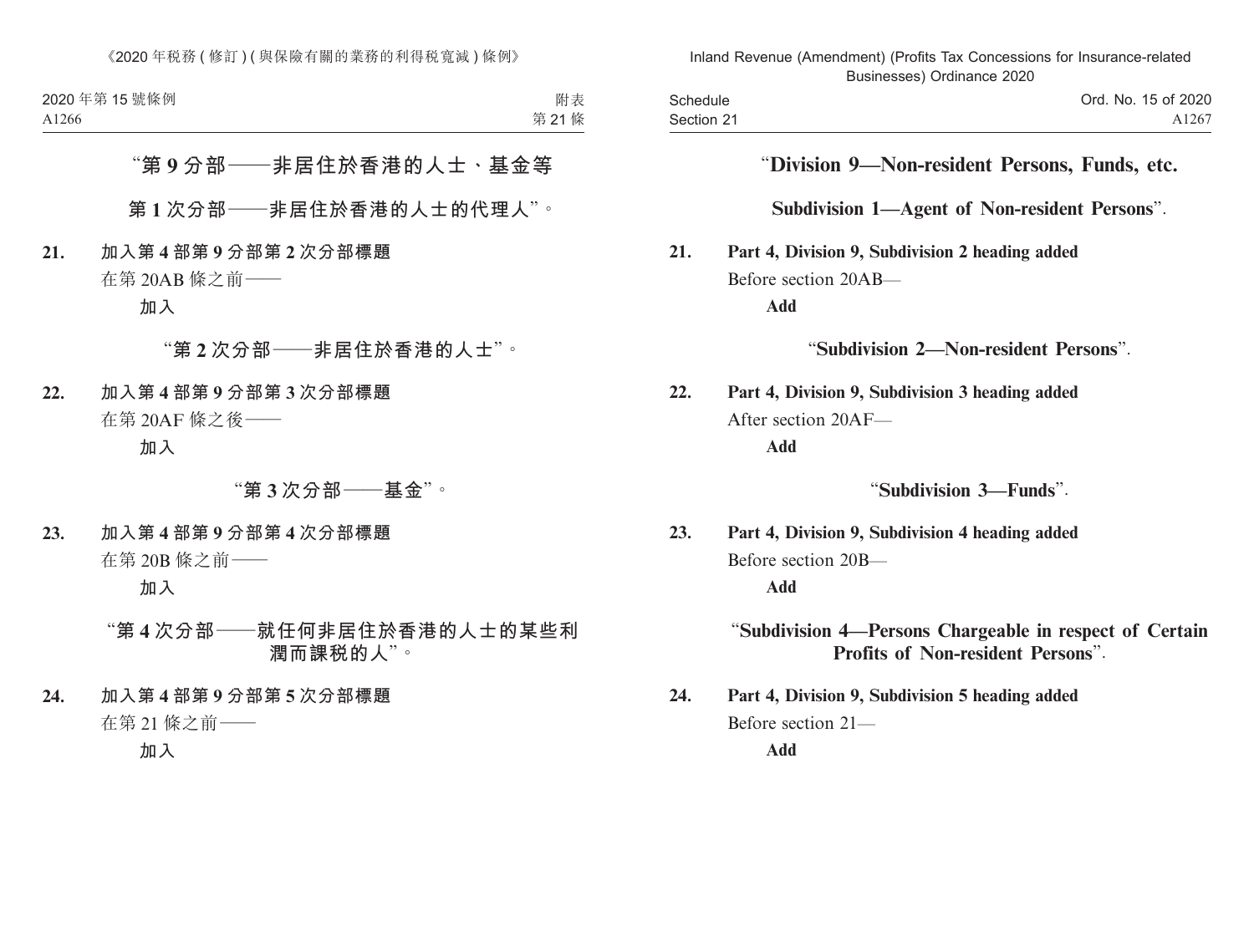| Schedule   |  |
|------------|--|
| Section 25 |  |

## "**Subdivision 5—Assessable Profits of Certain Businesses of Non-resident Persons**".

# **25. Part 4, Division 10 heading added** Before section 22—

**Add**

# "**Division 10—Partnerships**".

**26. Part 4, headings added** Before section 23—

**Add**

# "**Division 11—Assessable Profits of Certain Businesses**

**Subdivision 1—Insurance**".

**27. Part 4, Division 11, Subdivision 2 heading added** Before section 23B—

**Add**

## "**Subdivision 2—Ship-owners and Aircraft-owners**".

**28. Part 4, Division 11, Subdivision 3 heading added** Before section 24— **Add**